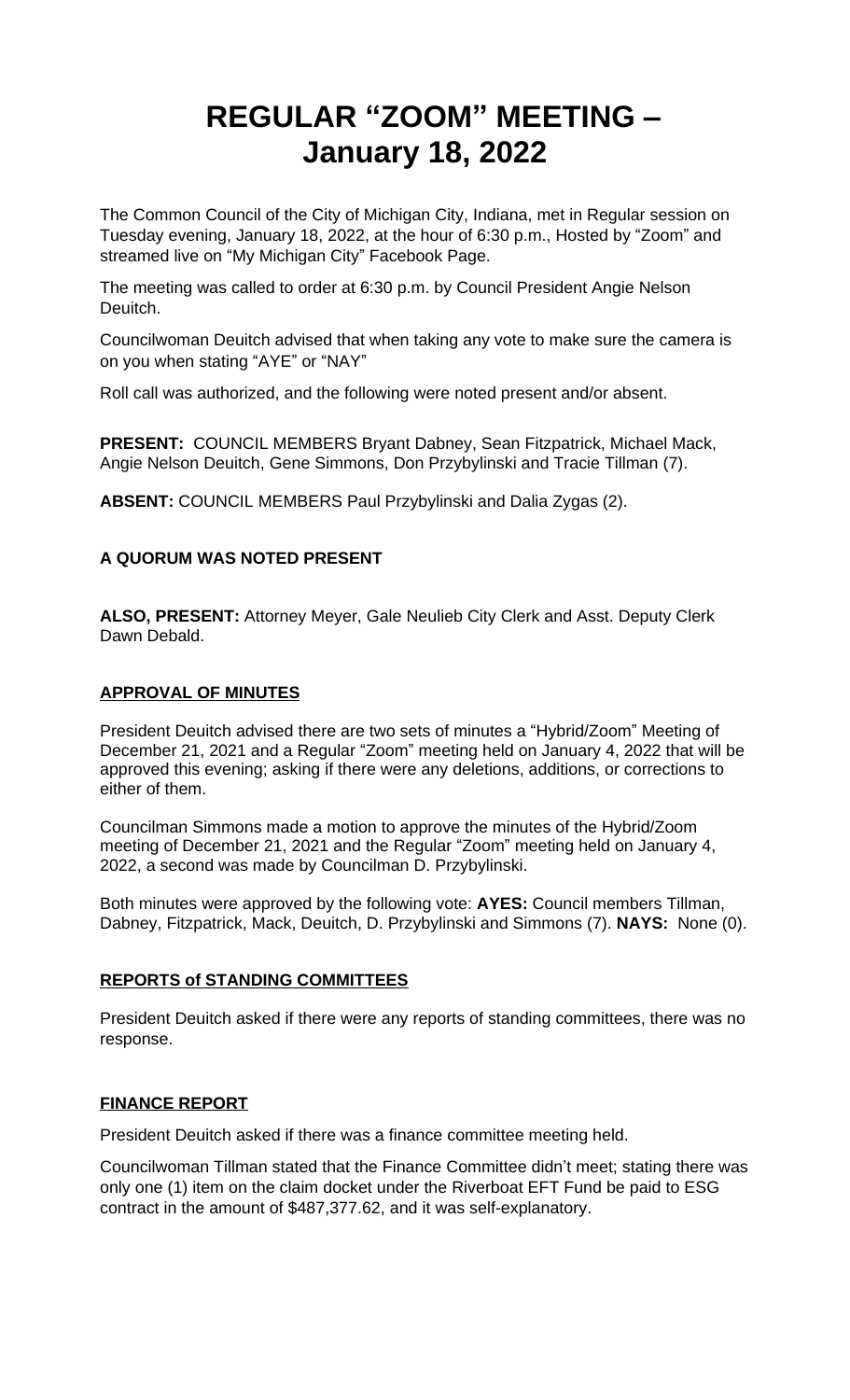# **CLAIMS DOCKET**

President Deuitch read the following claims for the record.

#### **January 4, 2022 Riverboat/Boyd Claim Docket**

| Fund #2042 – Riverboat – Claims $$$<br><b>FFT</b><br>Fund $\#2031 - Boyd - Claims$ - | S  | .00<br>487,377.62<br>.00 |
|--------------------------------------------------------------------------------------|----|--------------------------|
| <b>TOTAL CLAIMS</b>                                                                  | S. | 487,277.62               |

President Deuitch asked if the Council had any questions regarding the claim docket, there was no response.

A motion was made to approve the Riverboat/Boyd claims from January 18, 2022 by Councilman Don Przybylinski, second by Councilwoman Tillman.

The motion was approved by the following vote: **AYES:** Council members Tillman, Dabney, Fitzpatrick, Mack, Deuitch, D. Przybylinski and Simmons (7). **NAYS:** None (0).

#### **REPORTS OF SPECIAL or SELECT COMMITTEES**

President Deuitch asked if there were any reports of Special or Select Committees, there was no response.

President Deuitch stated that she hasn't sent out the list of the 2022 Council Committee Assignment lists as of today; but will do that tomorrow after we vote on the committees that have voting members this evening under "New Business".

#### **REPORTS of OTHER CITY OFFICERS AND DEPARTMENTS**

President Deuitch asked if there were any reports of Other Officers and Departments, there was no response.

#### **PETITIONS**

President Deuitch asked if there were any petitions.

Clerk Neulieb read the following petition that was received in the Clerk's office on January 5, 2022

#### **Petition P-103-21 REZONING R1C TO R3A HOMEWARD BOUND, INC. 316 KARWICK ROAD, MICHIGAN CITY, INDIANA**

Clerk Neulieb advised that there is A proposed ordinance regarding the rezoning of this property later in the agenda.

President Deuitch advised that there are a few people present that wish to address this matter and we will do so during first reading of the proposed ordinance

#### **COMMUNICATIONS**

President Deuitch asked if there were any communications this evening.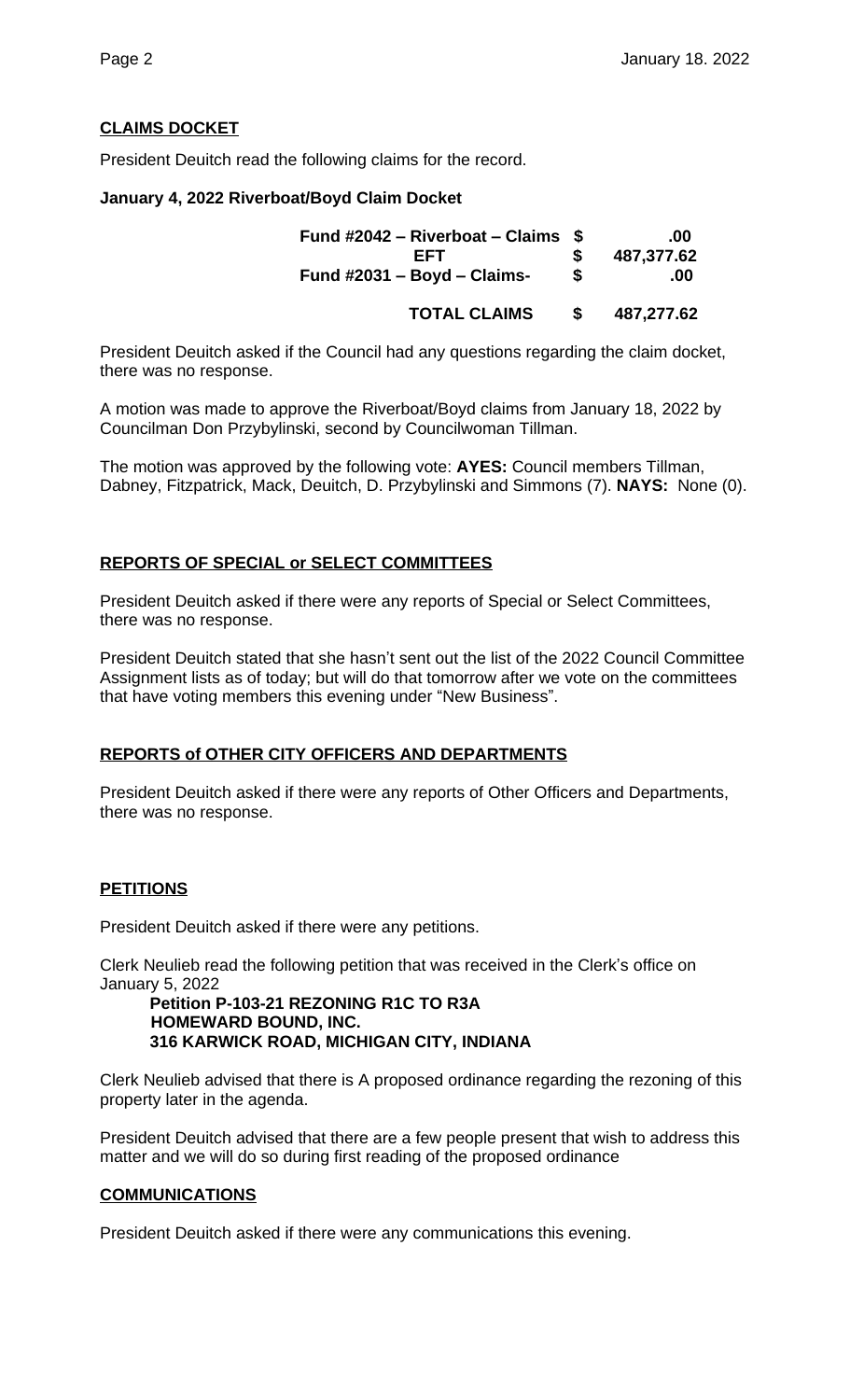Correspondence was received in the Clerk's Office on January 10, 2022 from Attorney James Meyer regarding the list of TIF funds (Northside/Southside) from 2017-2021 - Accounts Payable by G/L Distribution report

Correspondence was received in the Clerk's Office on January 4, 2022 from City Engineer, Jeff Wright regarding the Acceptance of ESG Final Report on Energy Savings- Year 1 of 18 April 2020 – March 2021 and Construction Report of the City of Michigan City May 2019- March 2020

President Deuitch advised that there would be a proposed resolution on the next Council agenda on February 1, 2022 that we will vote to accept the above ESG report that City Engineer Jeff Wright approved.

NOTE: Councilwoman Zygas was able to connect to our meeting.

#### **RESOLUTIONS**

The Clerk read the following resolution by title only.

## **MICHIGAN CITY COMMON COUNCIL**

# **RESOLUTION NO. 4824**

#### **APPROVING THE CONTINUATION OF LEGAL SERVICES FROM ATTORNEY JAMES MEYER FOR THE MICHIGAN CITY COMMON COUNCIL**

**WHEREAS**, last month, Attorney James Meyer informed the Common Council of his intent to start slowing down the amount of work he undertakes, and as a result thereof, discontinue representing the Michigan City Common Council; and

**WHEREAS**, because the Common Council has not secured a new attorney, Attorney Meyer has agreed to continue to represent the Common Council into 2022 until such time as the Common Council secures a permanent attorney; and

**WHEREAS**, Attorney Meyer has submitted his proposed written contract to extend his services for the Common Council, which is attached hereto and incorporated herein as **Exhibit A**; and

**WHEREAS**, the Common Council desires to now extend the contract with Attorney Meyers at this time.

#### **NOW, THEREFORE BE IT RESOLVED BY THE MICHIGAN CITY, INDIANA COMMON COUNCIL AS FOLLOWS:**

- 1. The aforementioned "Whereas" sections are incorporated herein as if fully set forth herein.
- 2. The Common Council approves the contract with Attorney James Meyer as set forth in **Exhibit** A and authorizes the Council President to execute the same.

This Resolution shall be in full force and effect after passage by the Michigan City Common Council and approval by the Mayor.

> **INTRODUCED BY: /s/** Angie Nelson Deuitch, President Michigan City Common Council

**NOTE: EXHIBIT "A" is attached to Resolution No. 4824 in file CR-103 and cross referenced in BA-83**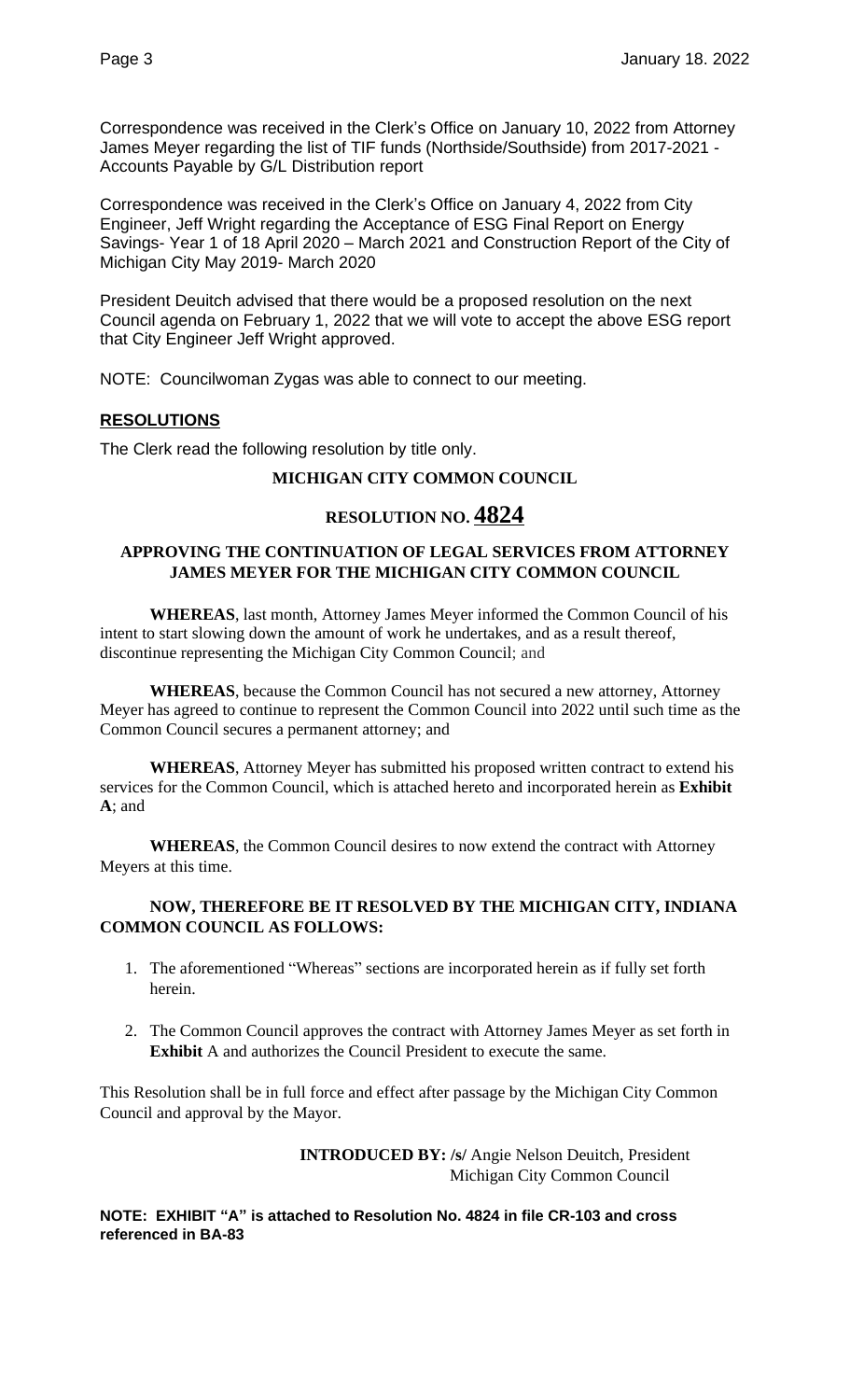President Deuitch advised Exhibit "A" is attached to our proposed resolution and is a contract with Attorney Meyer to continue his service on a month to month bases until we move forward with a new attorney.

President Deuitch stated that the Council has received correspondence from a law firm interested in being the Council Attorney and that she is hoping that we will receive more; advising if not we will schedule an executive session for anyone that is interested, hoping to get this done in the next few weeks.

President Deuitch asked if there were any comments from the public.

Attorney Willoughby stated that he would like to support Attorney Meyer advising that he has been a wonderful person to work with and his experience and knowledge as an attorney and mentor helped him along the way and would appreciate the Council approve his contract to continue his services with the Council.

Councilman D. Przybylinski advised that he is in full support to continue his contract as the Council's consultant for the legal services to this council; stating several reasons why he supports this resolution.

President Deuitch asked if there were any other comments from the Council.

Councilman Dabney made a motion to approve the proposed ordinance, second by Councilwoman Tillman.

The proposed ordinance was approved by the following vote: **AYES:** Council members Tillman, Dabney, Fitzpatrick, Mack, Deuitch, D. Przybylinski, Simmons, and Zygas (8). **NAYS:** None (0).

The Clerk read the following proposed resolution by title only, **ACKNOWLEDGING GUN VIOLENCE AS A PUBLIC HEALTH CRISIS AND ESTABLISHING A SPECIAL ADHOC SELECT COMMITTEE OF THE COMMON COUNCIL TO MAKE RECOMMENDATIONS ON GUN VIOLENCE PREVENTION**

**Introduced by:** Angie Nelson Deuitch

**Co-Sponsored by:** Paul Przybylinski Gene Simmons Sean Fitzpatrick Tracie Tillman Don Przybylinski Dalia Zygas Bryant Dabney Michael Mack

President Deuitch read the following proposed resolution in its entirety.

# **MICHIGAN CITY COMMON COUNCIL RESOLUTION NO. 4825**

# **ACKNOWLEDGING GUN VIOLENCE AS A PUBLIC HEALTH CRISIS AND ESTABLISHING A SPECIAL ADHOC SELECT COMMITTEE OF THE COMMON COUNCIL TO MAKE RECOMMENDATIONS ON GUN VIOLENCE PREVENTION**

WHEREAS, the Michigan City Common Council ("Council") recognizes tragedies that have occurred due to gun violence in Michigan City, Indiana, and we are saddened by the deaths and injuries caused by gun violence; and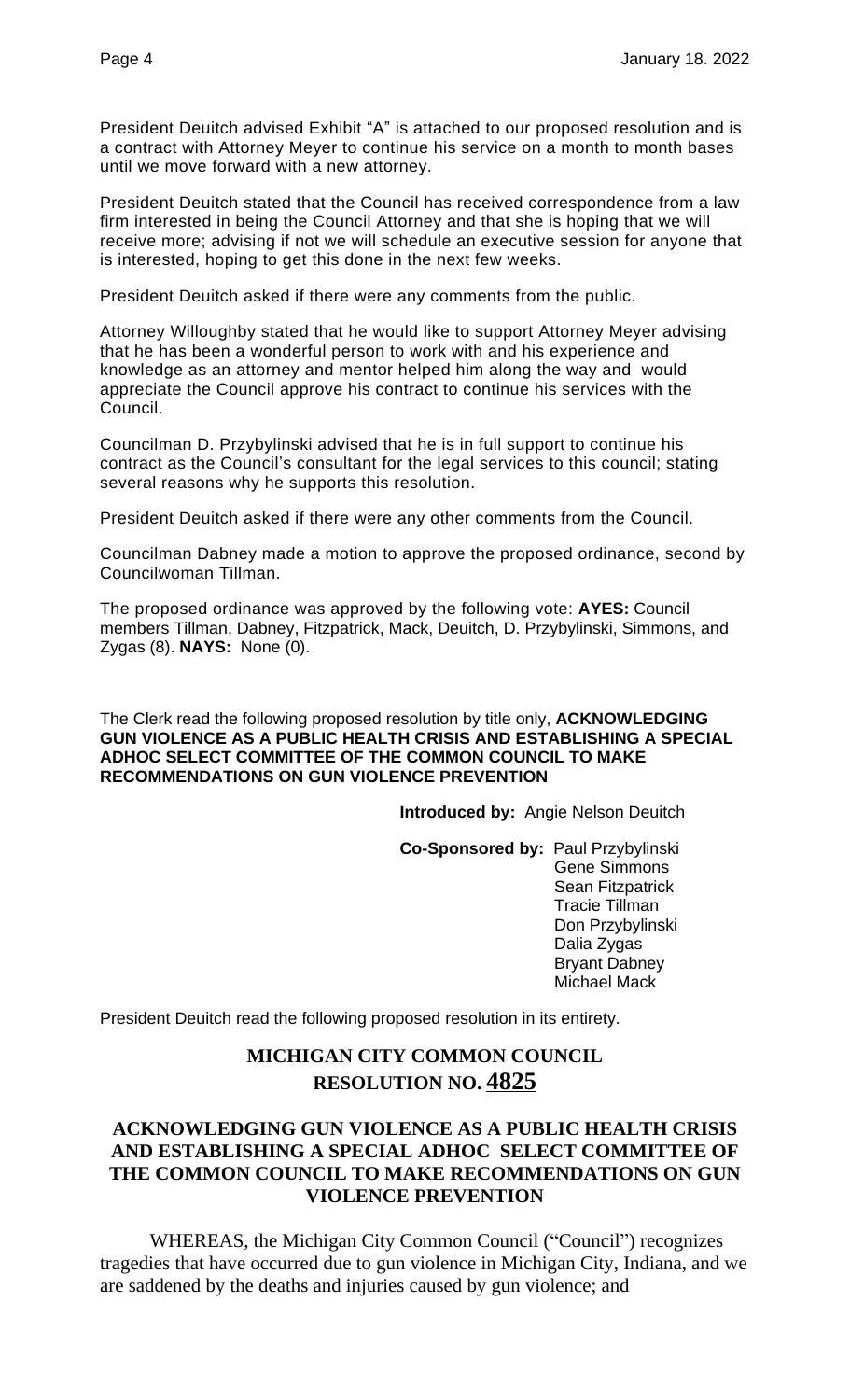WHEREAS, gun violence is an epidemic tearing across our nation and City creating a tear in the fabric of our community; and

WHEREAS, the Council recognizes the need for community engagement and partnerships with organizations, including but not limited to mental health organizations, neighborhood groups, and the Michigan City Police Department, to recommend strategies for prevention, intervention, and response to reduce the incidents of gun violence and address the effects on our community; and

WHEREAS, gun violence is a leading cause of premature death in the United States. More than 38,000 people are killed and nearly 85,000 people are injured by guns each year. As a longtime advocate for violence prevention policies, the American Public Health Association recognizes a comprehensive public health approach to addressing this growing crisis is necessary; and

WHEREAS, as reported by the Centers for Disease Control and Prevention (CDC) nationwide, there were 39,707 firearm-related deaths in the United States. Males account for 86% of all victims of firearm deaths and 87% of nonfatal firearm deaths. Seven (7) out of every ten (10) medically treated firearm injuries are from firearm-related assaults; and

WHEREAS, as reported by the Centers for Disease Control and Prevention (CDC) nationwide, more than 16,250 people were the victims of homicide and more than 38,360 people took their own life in one year, according to the most recent data available; and

WHEREAS, across all states, Indiana has the 16<sup>th</sup> highest rate of gun homicides in the country, and of all homicides in Indiana, 77% involve a gun, compared to 74% nationally; and

WHEREAS, black people are 14 times as likely to die by gun homicide as white people, compared to 10 times nationally; and

WHEREAS, firearms are the leading cause of death for American children and teens, with more than 1,800 children and teens dying by gun violence every year; and

WHEREAS, in Indiana, young black children and teens are six (6) times likely to as their white peers to die by guns; and

WHEREAS, the CDC has found that although there are a significant number of violent deaths in this country each year, there are many more individuals who survive violence and are left with permanent physical and emotional scars, and that this violence erodes communities by reducing productivity, decreasing property values, and disrupting social services; and

WHEREAS, exposure to youth violence can lead to a wide array of negative health behaviors and outcomes, including alcohol use, drug use, and suicide. In addition, depression, anxiety, and other psychological problems can result from exposure to violence; and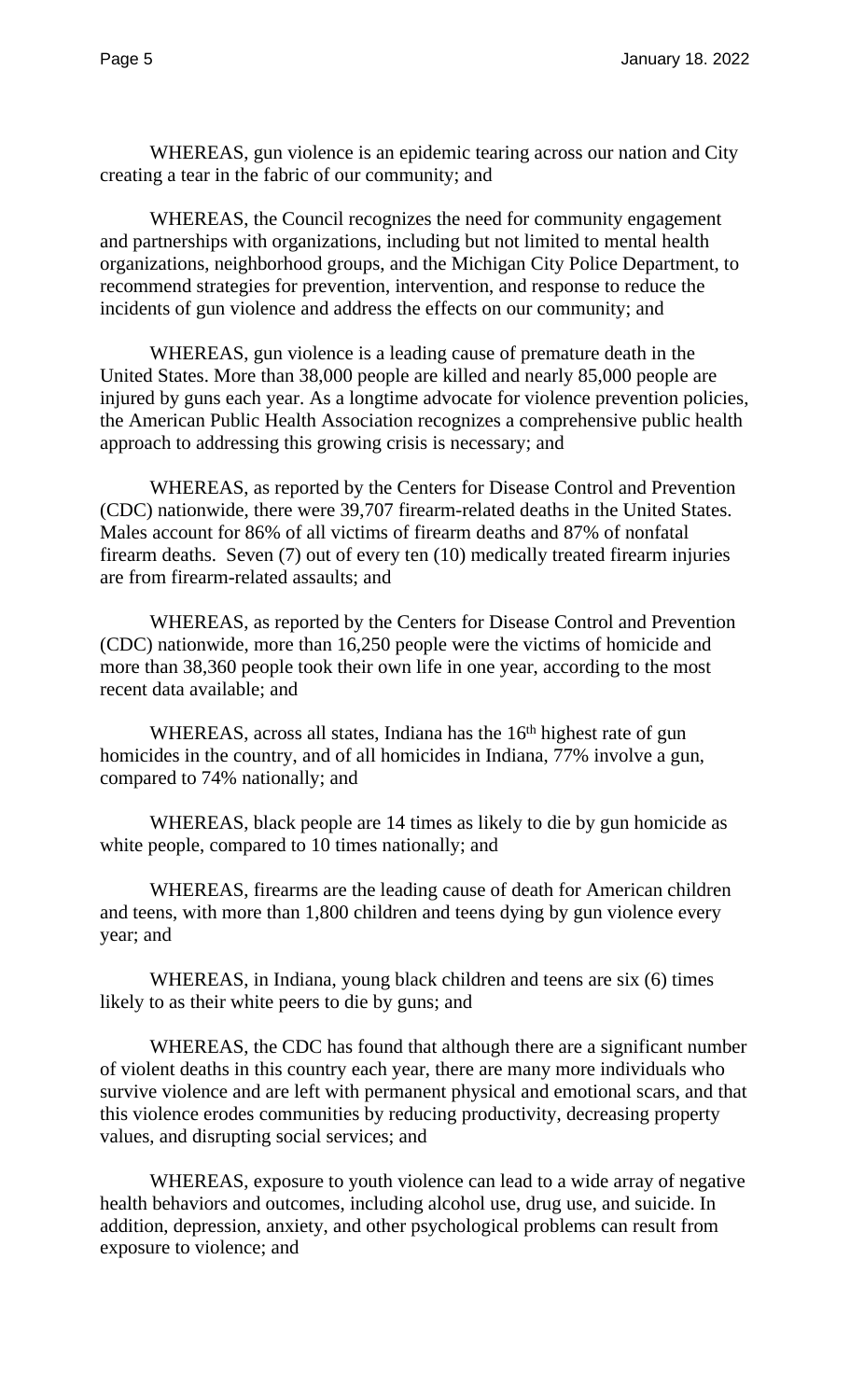WHEREAS, the foregoing findings demonstrate the prevalence of violence and the detrimental effects that violence has on the citizens of this nation, state, and our City; and

WHEREAS, communities across the country require multidisciplinary solutions that address the root causes of violence; and

WHEREAS, protecting public safety in the communities we serve is one of our highest responsibilities; and

WHEREAS, the City recognizes the need to provide positive and safe environments for children through community programs as well as mental health services; and

WHEREAS, the City will work with Michigan City Area Schools and LaPorte County, other local municipalities, and community partners to expand outof-school time programming for all youth; and

WHEREAS, gun violence prevention is more important than ever as the COVID-19 pandemic continues to exacerbate gun violence after more than a year of increased gun sales, increased calls to suicide and domestic violence hotlines, and an increase in gun violence in Michigan City; and

WHEREAS, it is in the best interests of the residents of this City that we support the existing collaborations to establish an evidence-based public health response to address the underlying social, economic, and systemic factors that promote gun violence.

NOW, THEREFORE, BE IT RESOLVED, by the Michigan City Common Council as follows:

- 1. Gun violence is a public health crisis, and as a result thereof, the need exists for the Michigan City Common Council and City administration to create working relationships with other local municipalities, community partners, and community members to establish an evidence-based public health response to address the underlying social, economic, and systemic factors that promote gun violence; and
- 2. The Michigan City Common Council hereby establishes an ad hoc standing committee of the Common Council to be known as the "Gun Violence Prevention Committee." This Committee will report quarterly on findings and recommendations to the Common Council.

This Resolution shall be in full force and effect after passage by the Michigan City Common Council and approval by the Mayor.

> **INTRODUCED BY: /s/** Angie Nelson Deuitch, President Michigan City Common Council CO-SPONSORS: /s/ Paul Przybylinski, Member Michigan City Common Council /s/ Gene Simmons, Member Michigan City Common Council /s/ Sean Fitzpatrick, Member Michigan City Common Council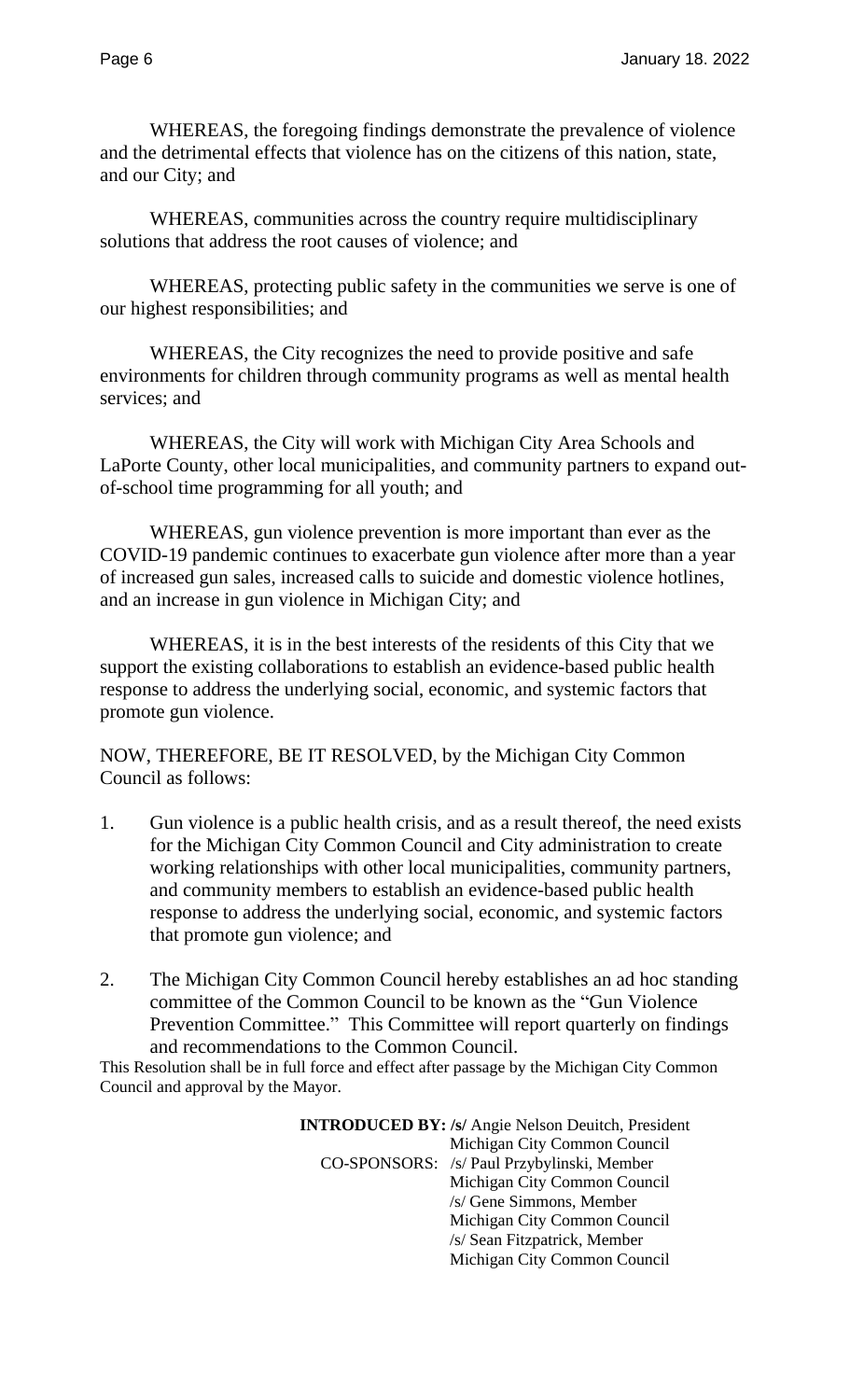/s/ Tracie Tillman, Member Michigan City Common Council /s/ Don Przybylinski, Member Michigan City Common Council /s/ Dalia Zygas, Member Michigan City Common Council /s/ Bryant Dabney, Member Michigan City Common Council /s/ Michael Mack, Member Michigan City Common Council

President Mack asked if any of the Co-sponsors had anything to add at this time.

Councilman D. Przybylinski stated that he feels this resolution is an important one especially at this time in our lives more than ever; advising that he has been looking at what has been taking place in Indianapolis House Bill 1077 which does not require anyone that carried a hand gun to have a permit passing at the House of a vote 64 to 29; with it moving on to the Senate for their hearings and their final vote; advising if the bill becomes law anyone 18 or older, who carries a handgun will not need a permit stating the bill is called "firearms matter" and will repeal the law that requires a person to obtain a permit to carry a handgun in Indiana

Councilman Dabney agreed with Councilman D. Przybylinski comments stating that our state has not given any cities in Indiana any help whatsoever; they simply do not care about public safety and are doing everything they can to allow guns to be in the hands of just about anyone; stating that the sad part about this is that this decision is revolved around money thru gun lobbying these bills that should not be passed.

Councilman Dabney supports this resolution seeing an opportunity for our City if we can come up with a budget, get the discussion going and talk about what our next move forward should be; stating that the AARP funds we received might be a thought to start doing investments in some real security apparatus that would help us in our community with the gun violence and safety issues.

Councilman Simmons concurs with Councilman Dabney, it is scary to hear Don read what the state level is doing and that we're already in a crisis as far as guns go, and it's a universal issue, in every corner of America; but it's incumbent on us to find solutions to address the issues here in this community, and try to partner with the schools, the commander date and police department.

Councilman Simmons stated that you know a lot of these young kids running around in our community are caring guns, you follow them home and their parents know what they are doing; stating that's where we have to work, we have to keep on their parents as well, we have to include them; the parents need to be part of the solution advising that in our community it is sad but the people caring guns are 13/14 years old, and is in favor of doing whatever we can to bring a solution to the table to address the issues we have in our community.

Councilman Mack stated this a great resolution and looking forward to talking and discussing this very difficult issue; commenting on some of the language in the proposed resolution and is disturbing to hear about the Bill that is going to the Senate that Councilman D. Przybylinski brought to our attention this evening and that he agrees that there is a gun issue and that we need to start addressing some of these public perceptions that we see here in our City; commenting on numbers that are given to the public regarding these gun homicide those figures make everyone look bad Questioning statistics about guns and suicide; asking if we could go beyond race and go into what he called an aggressively extremely aggressive investment in programming and facilities to capture our youth early no matter the race or what child circumstances he or she were born into and is looking forward to moving forward on this great resolution.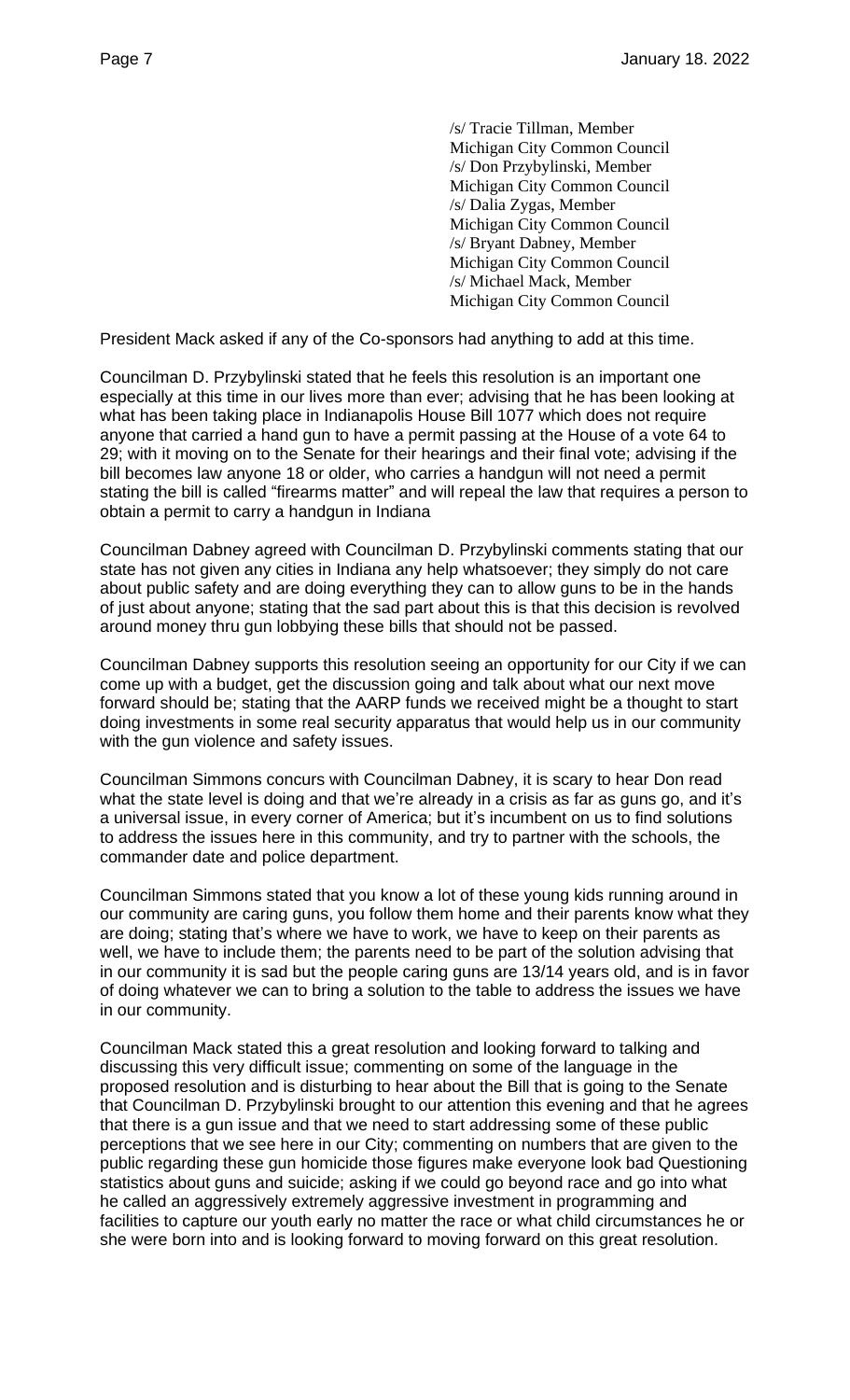Councilman Fitzpatrick reiterated what everyone else has said and is definitely fully in favor of this resolution and being someone that is directly impacted by this because he works in the death industry and has seen the numbers increase over the eight years he's been with the coroner's office and sixteen years of doing assistant autopsies; we could take gun violence and gun deaths off the table it would be making strides toward a better life; stating that it's a great start having these conversations; advising that there a lot more that needs to be brought to the forefront thanking President Deuitch for bringing this to the Council.

President Deuitch asked if there were any other Council comments at this time, there was no response.

President Deuitch asked if there are any comments from the public.

Tommy Kulavik, 1613 Ohio Street, read Section 50-403 of the Michigan City Municipal code: Fine for Discharging a Firearm. The fine for discharging a firearm required by Section 78-2 shall be a minimum of a measly \$100; stating that he feels this ordinance needs to be amended to \$1,000.00.

President Deuitch asked if there were any other comments from the public, there was no response.

President Deuitch asked if there were any other comments from the Council.

Councilman D. Przybylinski made a motion to approve the proposed resolution, second by Councilman Dabney.

The proposed resolution was approved by the following vote: **AYES:** Council members Dabney, Fitzpatrick, Mack, Deuitch, D. Przybylinski, Simmons, Zygas and Tillman (8). **NAYS:** None (0).

The Clerk read the following resolution by title only.

#### **MICHIGAN CITY COMMON COUNCIL**

# **RESOLUTION NO. 4826**

# **APPROVING SUBMISSION OF APPLICATION FOR A GRANT FOR THE CITY OF MICHIGAN CITY FROM THE INDIANA DEPARTMENT OF TRANSPORTATION FOR THE 2022 COMMUNITY CROSSING MATCHING GRANT PROGRAM & SUPPORTING THE LOCAL MATCH FOR SAID GRANT**

**WHEREAS**, pursuant to Sec. 2-236 of the Michigan City Municipal Code, the Michigan City Common Council must pre-approve all grant applications requiring a local match; and

**WHEREAS**, the City of Michigan City, Indiana intends to submit a grant application seeking funding through the Indiana Department of Transportation for the Community Crossings Matching Grant Program; and

**WHEREAS**, the City of Michigan City will be requesting up to \$1,000,000 in grant funds for various street paving projects that will require a dollar for dollar match; and

**WHEREAS**, pursuant to Sec. 2-236, the City Controller and City Engineer have provided the following information pertaining to the Grant:

1. **Name of grantor and grant title:** Indiana Department of Transportation – Community Crossings Matching Grant Program.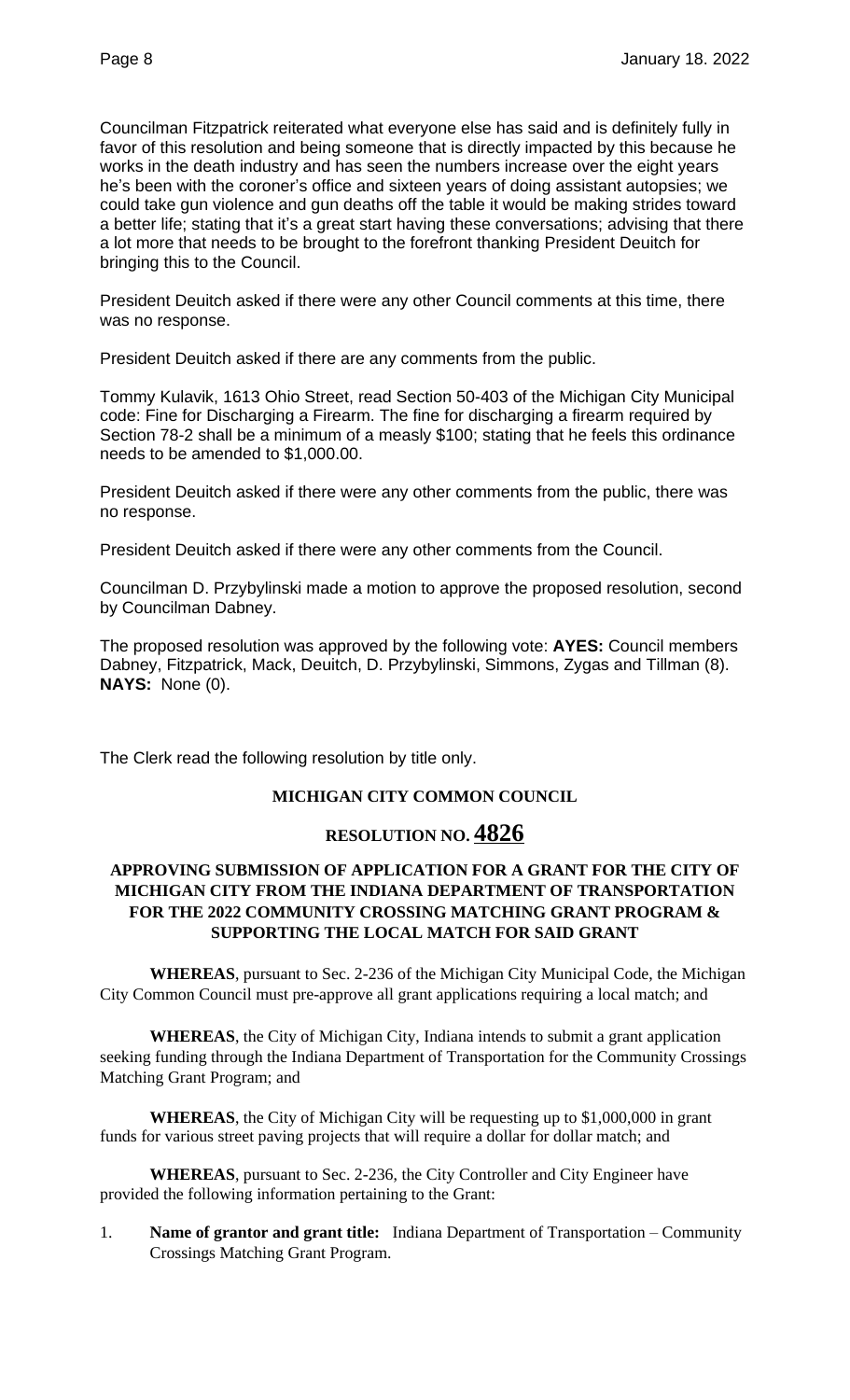- 2. **Why it is beneficial to the City to apply for this grant:** This grant will allow the City to double the budget for street paving.
- 3. **The purpose of the grant and the proposed use of grant funds:** This grant will be used to pave streets in the worst condition as determined by the City Engineer based on the PASER report.
- 4. **The person who will be responsible for managing the grant for the City:** Jeff Wright, City Engineer
- 5. **All relevant time frames and schedule, including any deadlines for submitting the application and closing out the grant:** 
	- a. The application process opens at 8:00am ET, Monday, January 3, 2022.
	- b. The deadline to submit the application is 5:00pm ET, Friday, January 28, 2022.
- 6. **The amount of any required or proposed City monetary match or voluntary contribution and the proposed source for the matching funds and contributions:** 
	- c. Cities with a population of greater than 10,000 will receive funds using a 50/50% match.
	- d. The max amount eligible to receive is \$1,000,000.
	- e. The matching funds are budgeted in the 2022 MVH Restricted budget.
- 7. **The description of the types and sources of any in-kind match or contribution:** NA
- 8. **Whether the Controller wishes to have a new, separate fund created for the grant**: No, the Controller does not wish to have a new, separate fund created for the Grant. A separate grant fund has previously been established and this Grant will run through that existing fund.

**WHEREAS**, all relevant information required by Sec. 2-236 is attached hereto and incorporated herein as **Exhibit A**-Notice of Application for Grant and **Exhibit B**-Grant Set-Up Form**.**

#### **NOW, THEREFORE BE IT RESOLVED BY THE MICHIGAN CITY, INDIANA COMMON COUNCIL AS FOLLOWS:**

- 1. The aforementioned "Whereas" sections are incorporated herein as if fully set forth herein.
- 2. The Michigan City Common Council approves the submission of the 2022 Community Crossings Matching Grant Application and supports and commits to funding the local match for said Grant from the 2022 MVH Restricted funds in an amount not to exceed \$1,000,000.

This Resolution shall be in full force and effect after passage by the Michigan City Common Council and approval by the Mayor.

**INTRODUCED BY: /s/** Angie Nelson Deuitch, Member

(Note: This resolution was "TABLED" at the January 4, 2022 Council meeting until the January 18, 2022 Council meeting)

#### **NOTE: EXHIBIT "A" AND EXHIBIT "B" ARE ATTACHED TO RESOLUTION NO. 4826 IN FILE CR-103**

President Deuitch advised that this resolution was TABLED at the last Council meeting on January 4, 2022 until this meeting; stating that a list of streets was sent out to everyone for their review.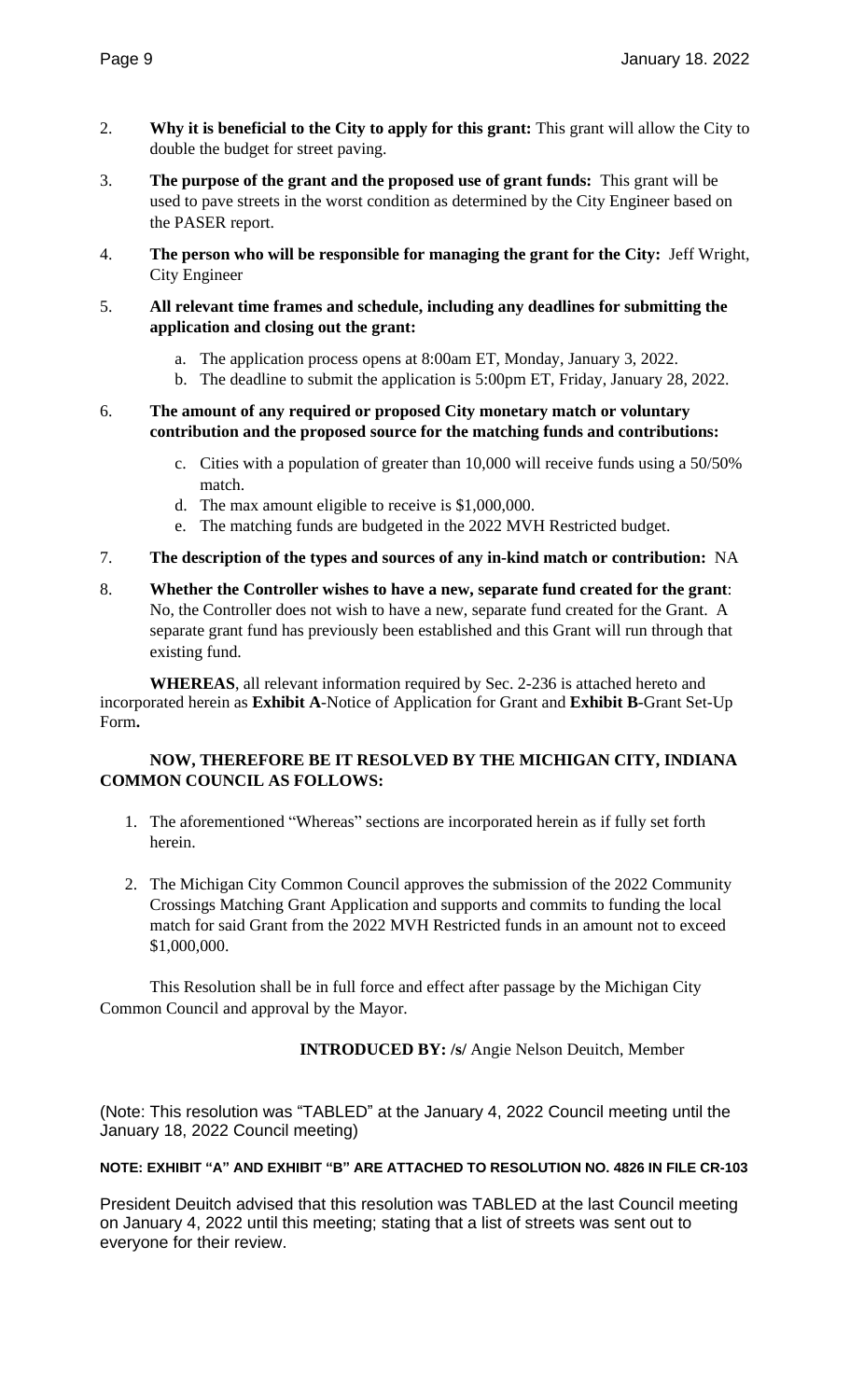President Deuitch stated Jeff Wright City Engineer is present this evening to address any questions the Council may have.

President Deuitch asked if the public had any questions or comments at this time, there was no response.

President Deuitch asked if there were any questions or comments from the council.

#### **NOTE: Councilman P. Przybylinski connected to our meeting by telephone.**

Councilman P. Przybylinski stated that he has a few problems with this resolution, questioning where exactly is all this money coming from to fund the Community Crossing Grant and why aren't the streets and roads that are going to be done listed in this proposed resolution

President Deuitch advised that Controller Hoffmaster is on to answer any questions.

Controller Hoffmaster advised in the 2022 budget there is \$750,000 budgeted in the MVH restricted Fund, which is a fund that is set up solely for the preservation of payment and there is \$250,000 budgeted in the Local Road and Street Fund, so that's the million dollars that we can this Community Grant with.

Councilman P. Przybylinski stated that the Controller talked about the MVH fund being reduced 20% last year asking if the \$100,000 a carryover from last year making this fund only having \$650,000

Controller Hoffmaster stated she believed the cash carry over at the end of last year in the MVH restricted Fund was \$500,000

Councilman P. Przybylinski asked why we are not using the \$500,000 that was left over in the 2021 MVH restricted fund for this project or maintenance of road.

Controller Hoffmaster advised that the Mayor can do an additional appropriation if he desires to do so.

Discussion ensued between Controller Hoffmaster and Council P. Przybylinski Regarding where the funds are coming from for the 2022 Community Crossing Grant; advising the funds that are left in the Local Roads and Street funds should not be depleted

Councilman D. Przybylinski asked Controller Hoffmaster, with the 500,000 that's being carried over from last year; how long can this money be carried over to 2023.

Controller Hoffmaster advised the money can stay in there until it is spent.

Councilman D. Przybylinski said that there is talk that Michigan Blvd may need to be black topped in the next few years; questioning if money is being put in the bank for that particular project.

Controller Hoffmaster's response was that it could be, advising that she doesn't have any idea how much it would cost to pave Michigan Blvd.

Councilman D. Przybylinski stated he was asking a question to see if there is money being put aside to do Michigan Blvd. within the next few years.

Councilman Dabney stated that he had to agree with Councilman P. Przybylinski asking why we have that \$500,000 in that fund and just sitting on it.

Jeff Wright, City Engineer advised there is \$500,000 and Controller Hoffmaster can correct me if I'm wrong, but we have a final invoice that has to be paid to Reith Riley in the area of \$700,000 with the invoice not being paid to date.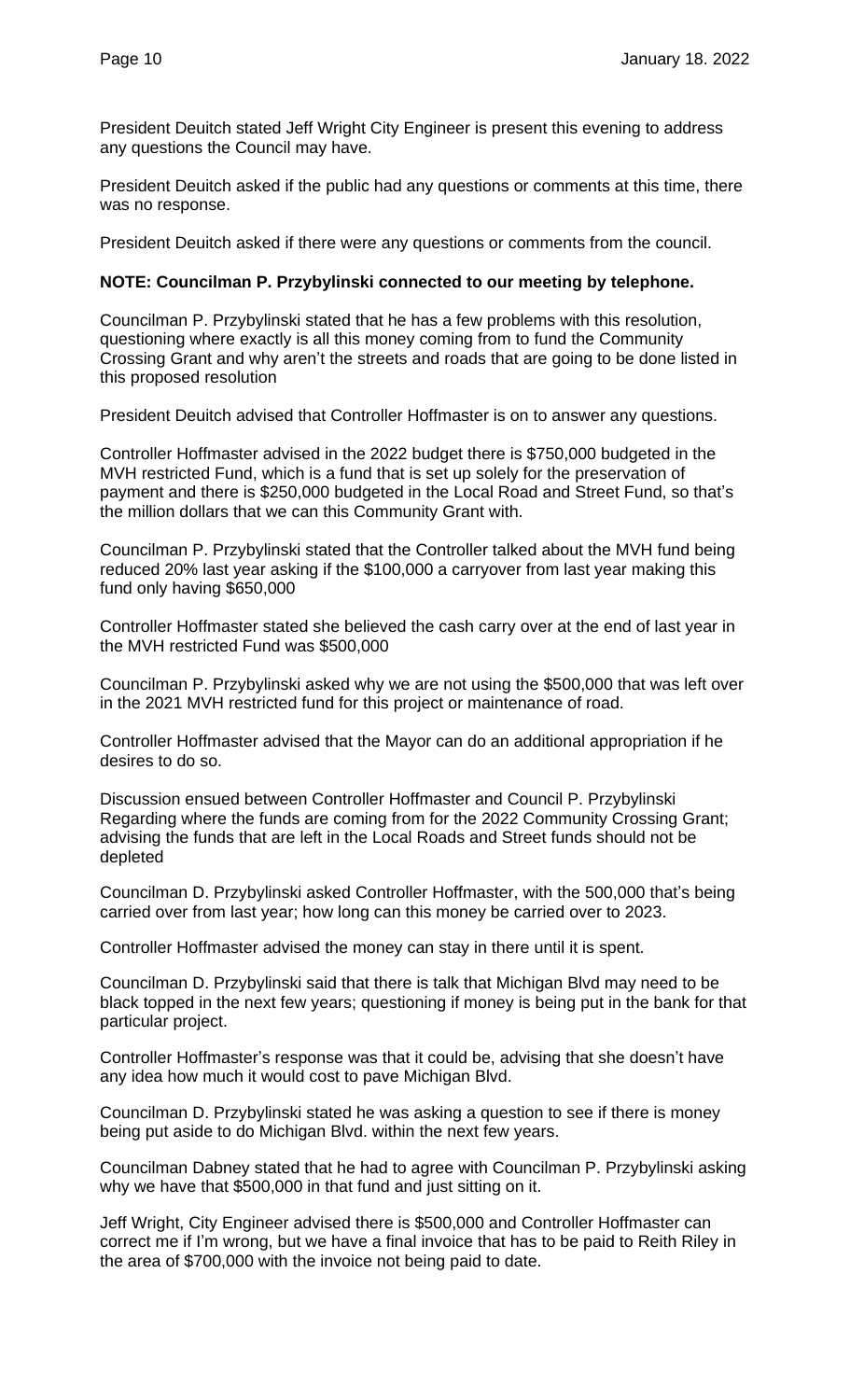President Deuitch asked if we could resolve this.

Councilman D. Przybylinski also agreed with Councilmen Dabney and P. Przybylinski; stating that we have a \$500,000 balance/carry over; finding out that there is a \$700,000 invoice from 2021 that has to be paid, leaving us in dept still owing a\$200,000 balance to Reith and Riley from 2021.

Jeff Wright City Engineer stated that he is not the finance person but here is how it works; there is a \$700,000 invoice that needs to be paid with a large portion of that comes out of the MVH fund and we have a matching portion from community crossing grant that we haven't applied for those funds yet; advising that's a direct answer, there is a PO and an invoice sitting out there that money is spent, but that doesn't reflect on the end of the balance at the of the year.

Mr. Wright stated there is an invoice out there for Reith Riley; a large portion will be paid out of the MVH fund and the other portion will be matched whenever it is available through the Community Crossing Grant.

Councilman D. Przybylinski stated that he never got an answer to his original question; repeating his question: is the \$500,000 balance in the LRS Funds is going to be used for Michigan Blvd in 2023 or are we using in this year and would like to get an answer.

President Deuitch stated the answer she heard was that any appropriation will come from the Mayor and she thinks this something that we can follow up with the Mayor to ask him where this money is going specifically; advising that she doesn't think Controller Hoffmaster, or Mr. Wright based on their explanation can provide that to us tonight.

Councilman D. Przybylinski requested from the Controller Hoffmaster, if she could talk to the Mayor and see exactly what the \$500,000 is going to be used for and let this council know his response.

President Deuitch stated that she feels we should take this matter offline, commenting on what this Council discussed this evening; advising there will be an email sent to the Mayor and another sent to Controller Hoffmaster to answer Councilman D. Przybylinski questions.

Discussion ensued between City Engineer Jeff Wright and Councilman P. Przybylinski regarding the Community Crossing Grant that the City is applying with the deadline at the end of this month; if the monies from this grant that we are applying for is processed and received it will pay the 2021 Reith Riley Invoice that is outstanding

City Engineer Wright stated that Controller Hoffmaster is the money person and that he couldn't answer his question; with discussion following between Mr. Wright and Councilman P. Przybylinski about the possibility of Michigan Blvd being repaved soon.

Councilman P. Przybylinski asked one more time "is the 2021 Reith Riley Invoice going to be paid out of the 2022 Community Crossing Grant monies"

President Deuitch asked Controller Hoffmaster that you advised us that where the money was coming for 2022 and what we're asking and what Councilman P. Przybylinski is asking is a valid question; Is the 2022 grant application that is before us with the street that have been shared with this council, is this grant only going to cover streets that are on that list and nothing from a previous cycle's.

Controller Hoffmaster stated the current invoice for Reith Riley is being covered un the money was appropriated in 2021 from the 2021-22 grant cycle

President Deuitch asked if there were any other comments from the Council, there was no response; asking for a motion.

City Engineer Wright explained if you don't approve the fund to submit the grant application, the next round to apply for this grat is in July and there will be no paving until 2023 through the Community Crossing Grant.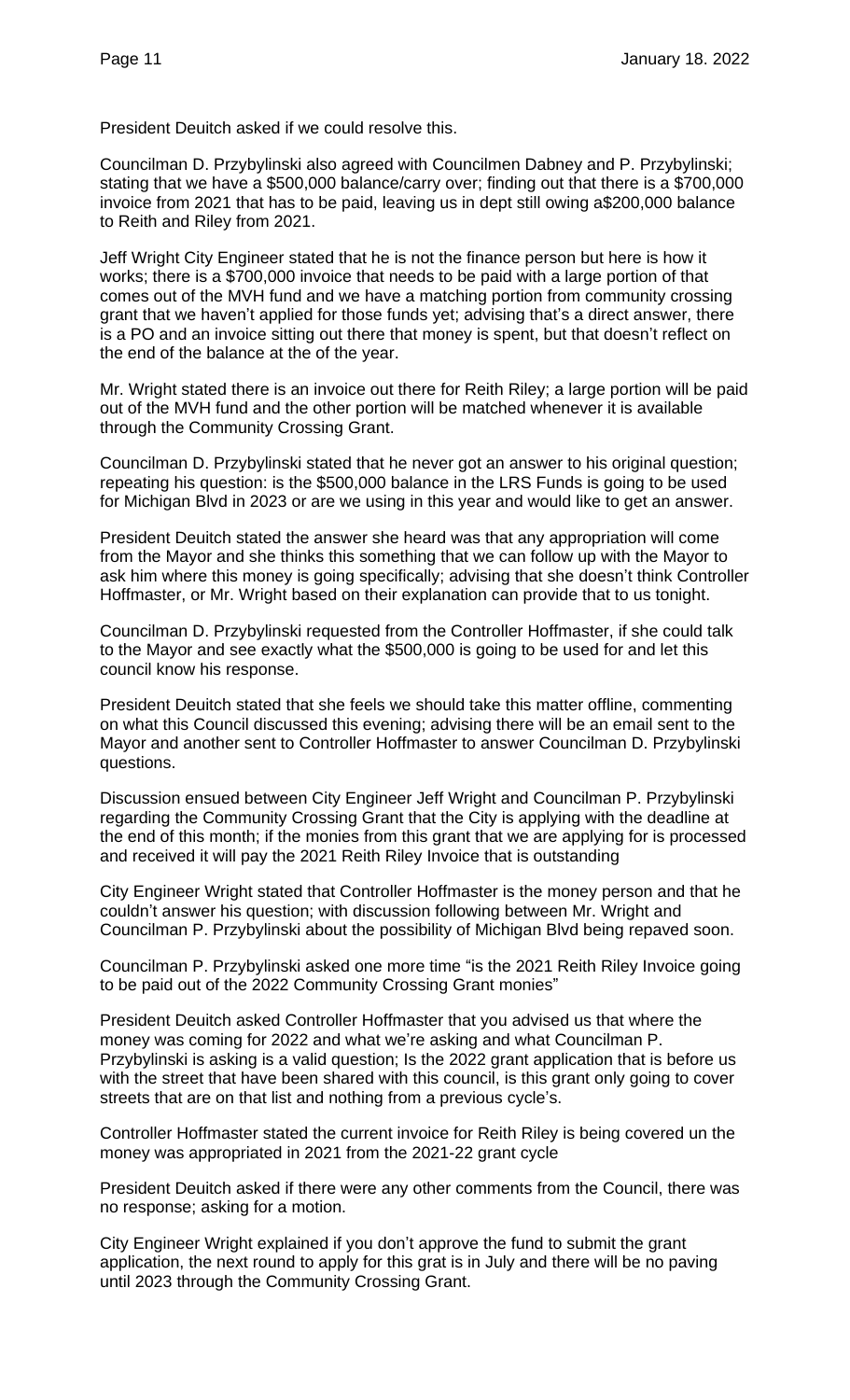Councilman Fitzpatrick made a motion to adopt the proposed resolution, second by Councilman D. Przybylinski.

The resolution was adopted by the following vote: **AYES:** Council members Fitzpatrick, Mack, Deuitch, D. Przybylinski, Simmons, Zygas, P. Przybylinski, Tillman and Dabney (9). **NAYS:** None (0).

The Clerk read the following ordinance on first reading by title only, **AMENDING THE ZONING MAP OF MICHIGAN CITY, INDIANA TO REZONE PROPERTY OWNED BY HOMEWARD BOUND, INC. FROM R1C TO R3A**

> **Introduced by:** Angie Nelson Deuitch Gene Simmons

President Deuitch stated that a 48-hour notice to the media was done on January 13, 2022; the advertisement for the formal public hearing by the Plan Commission was in the paper on December 17, 2021 and the formal public hearing took place by the Plan Commission on December 26, 2021.

President Deuitch asked if the authors had anything to add.

Councilman Simmons stated that he is delighted to see movement and some development happening in the Sixth Ward and meets with the City's Comprehensive Plan.

President Deuitch asked if there were anyone from the public that wish to speak at this time; advising there are representatives from Homeward Bound, Inc. present if the Council has any questions or comments for them.

Attorney Chris Willoughby stated that he is representing Homeward Bound Inc., and that he has Sandy Keller who is a representative of their executive board and Jeff Oltmanns from Global Engineering present and will keep it brief in terms of the packet of information that you received pointing out the petition for their request to rezone the property at 316 Karwick Road from R1C to R3A.

Attorney Willoughby advised that currently this area is a little bit of a mixed use in this neighborhood and the bottom line is we are seeking the approval to rezone this land and create a housing development that will be some affordable housing that is sorely need in our community and that there was a unanimous vote at the Planning Commission level and that we are here tonight to answer any questions the Council might have; requesting to suspend the rules and do all three readings this evening.

Attorney Meyer advised President Deuitch that because it's a zoning law the state law only requires one reading for that; but the Council's rules requires you to have three readings so it is up to the Council to decide if they want to do one, two or three readings.

President Deuitch asked if there were any other public comments, there was no response.

President Deuitch asked Councilman Dabney who represents the Council on the Plan Commission to give us a couple comments.

Councilman Dabney reiterated what Attorney Willoughby stated advising the commission came through with a unanimous favorable recommendation to rezone this property; stating that when he spoke with Planning Director Skyler York, he asked to be a co-sponsor on this ordinance as well.

Councilwoman Zygas also asked to be a co-sponsor too.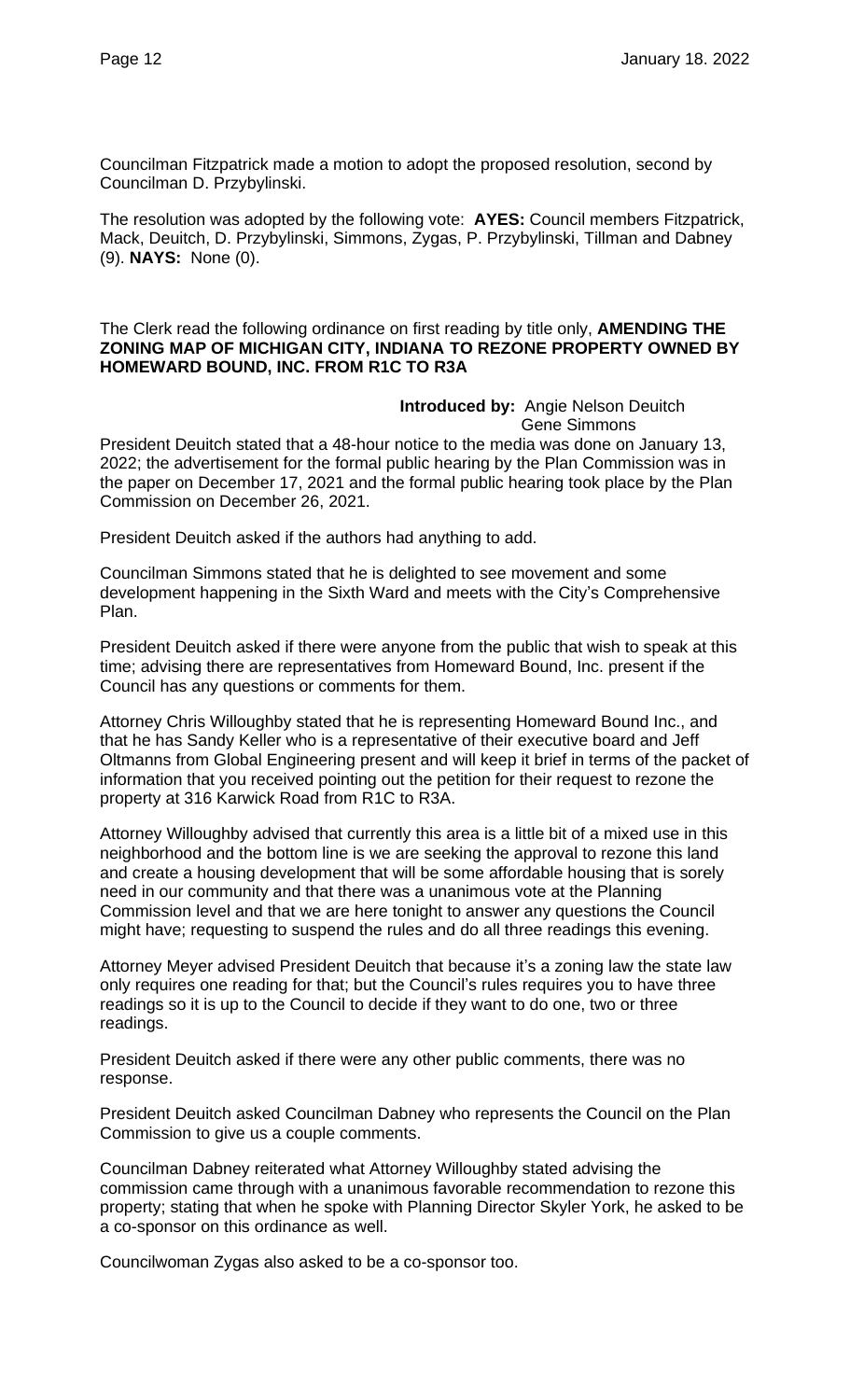Clerk Neulieb stated that she would add Councilman Dabney and Councilwoman Zygas to the proposed ordinance.

Councilman Fitzpatrick questioned that it was stated these homes will be affordable housing; asking Attorney Willoughby what the price range of them is going to be.

Attorney Willoughby advised Councilman Fitzpatrick that these units will be rental units and they are going to be stringent requirements on those that rent and that he would defer more of the specifics and the kind of philosophy behind that to Jeff Oltmann representing Global Engineering on this project; advising they will be rental units that will be approximately \$400 a month; and will have an onsite manager.

Councilman Fitzpatrick asked what the size of these units in square footage are.

Attorney Willoughby advised Councilman Fitzpatrick that this project is a work in progress with this being the first stage; so the ultimate size of them will be as small as 500 square; referring this question to Jeff Oltmann from Global Engineering.

Mr. Oltmann stated that is correct these is I think the smallest that they can be is 500 square feet by City code; advising they are working with Planning Director York on how small they ultimately can be and to make sure it fits the code and that it basically going to fit in with what the city's goal is.

Councilman P. Przybylinski questioned if the "Homeward Bound Inc.is going to be subsidized housing.

Attorney Willoughby stated that he isn't saying that at all and that he thinks that there's a negative connotation associated with that because there is a need around the community for that as well.

Discussion ensued between Councilman P. Przybylinski, Attorney Willoughby and Mr. Oltmann regarding the width of the lot and depth of this property what size of the property each unit will be on, how many units there will be and that these plans are very preliminary and that we are here to ask for the rezoning of this property and what will be allow Homeward Bounds Inc. can do on their property being in a nonprofit.

Councilman D. Przybylinski asked Attorney Willoughby who is the developer on this project and does he have any other plans in our community, or any other projects within a 50 mile radius of Michigan City.

Attorney Willoughby stated that the term "developer" is my client, and his client is developing and will oversee this plan with the assistance of Global Engineering and retaining the contractors from there so the concept of it is going be built but is going to be funded as the developer which is "Homeward Bound".

President Deuitch asked if there were any other comments from the Council.

Councilman Mack made a motion to suspend the rules and have all three readings this evening, second by Councilman Simmons.

The motion was approved to suspend the rules and have second and third reading this evening by the following vote. **AYES:** Council members Fitzpatrick, Mack, Deuitch, D. Przybylinski, Simmons, Zygas, P. Przybylinski, Tillman and Dabney (9). **NAYS:** None (0).

The Clerk read the following proposed ordinance on second reading, **AMENDING THE ZONING MAP OF MICHIGAN CITY, INDIANA TO REZONE PROPERTY OWNED BY HOMEWARD BOUND, INC. FROM R1C TO R3A**

> **Introduced by:** Angie Nelson Deuitch Gene Simmons Bryant Dabney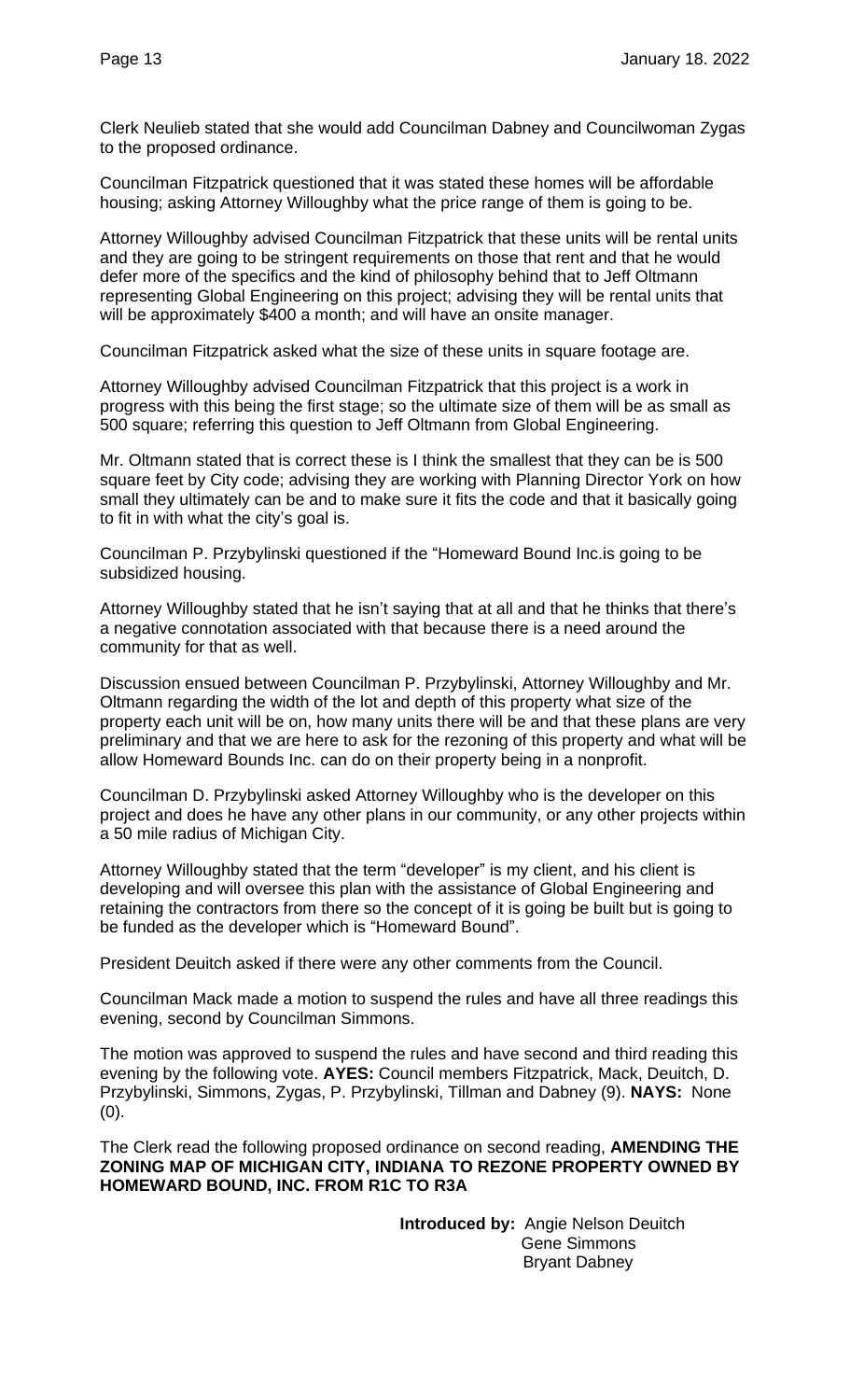President Deuitch asked if there were any additional comments from the sponsors, there was no response.

President Deuitch asked if there were any additional comments from the public.

Tom Kulavik, Michigan City stated that he would like to see what is being developed on this property and that you can go on the internet and see who the developer is Councilman D. Przybylinski.

President Deuitch asked if there were any other comments from the public, there was no response.

President Deuitch asked if the Council had anything else to add.

Councilman P. Przybylinski questioned if Homeward Bound, Inc. is in any way connected with the enterprises in Porter County; Attorney Willoughby stated that no they are not.

President Deuitch asked if there were any further comments from the Council, there was no response; asking the Clerk to read the proposed ordinance on third reading.

Clerk Neulieb read the following proposed ordinance on third reading by title only.

#### **MICHIGAN CITY COMMON COUNCIL**

#### **ORDINANCE NO. 4613**

#### **AMENDING THE ZONING MAP OF MICHIGAN CITY, INDIANA**

#### **TO REZONE PROPERTY OWNED BY**

#### **HOMEWARD BOUND, INC. FROM R1C TO R3A**

**WHEREAS**, Petitioner, Homeward Bound, Inc., by and through its counsel, Christopher L. Willoughby of Braje, Nelson & Janes, Inc., filed a Petition with the Michigan City Plan Commission requesting that certain vacant real estate situated in Michigan Township, City of Michigan City, County of LaPorte, Indiana be rezoned from R1C to R3A, which is described as follows:

*The North Half of the North Half of the South Half of the West Half of the West Half of the Northwest Quarter of Section 26, Township 38 North, Range 4 West, in LaPorte County, Indiana, EXCEPT: Beginning at the Northwest corner of Section 26, Township 38 North, Range 4 West; thence South 02°19' East, a distance of 1343.135 feet for the place of beginning for the following description; thence North 89°07' East, a distance of 674.84 feet; thence South 02°03' East, a distance of 216.25 feet; thence South 89°05'; thence 2°19' West, a distance of 216.25 feet to the place of beginning, ALSO EXCEPT the West 40 feet thereof,*

Commonly known as: 316 Karwick Road (v*acant lot)*,

PARCEL ID of: 46-01-26-151-024.000-022.

**WHEREAS**, following the filing of the Petition, the Plan Commission scheduled a public hearing on the Petition for December 28, 2021; and

**WHEREAS**, the Plan Commission found that the Petitioner properly gave the necessary notice of the filing of the Petition and of the date and time of the public hearing on the subject Petition by publication in the manner prescribed by IC § 5-3-1-1 *et seq*.; and

**WHEREAS**, the Plan Commission found that the Petitioner properly gave the necessary notice of the filing of the Petition as well as the date and time of the hearing on the subject Petition to the persons entitled to notice under the Indiana and Michigan City Codes; and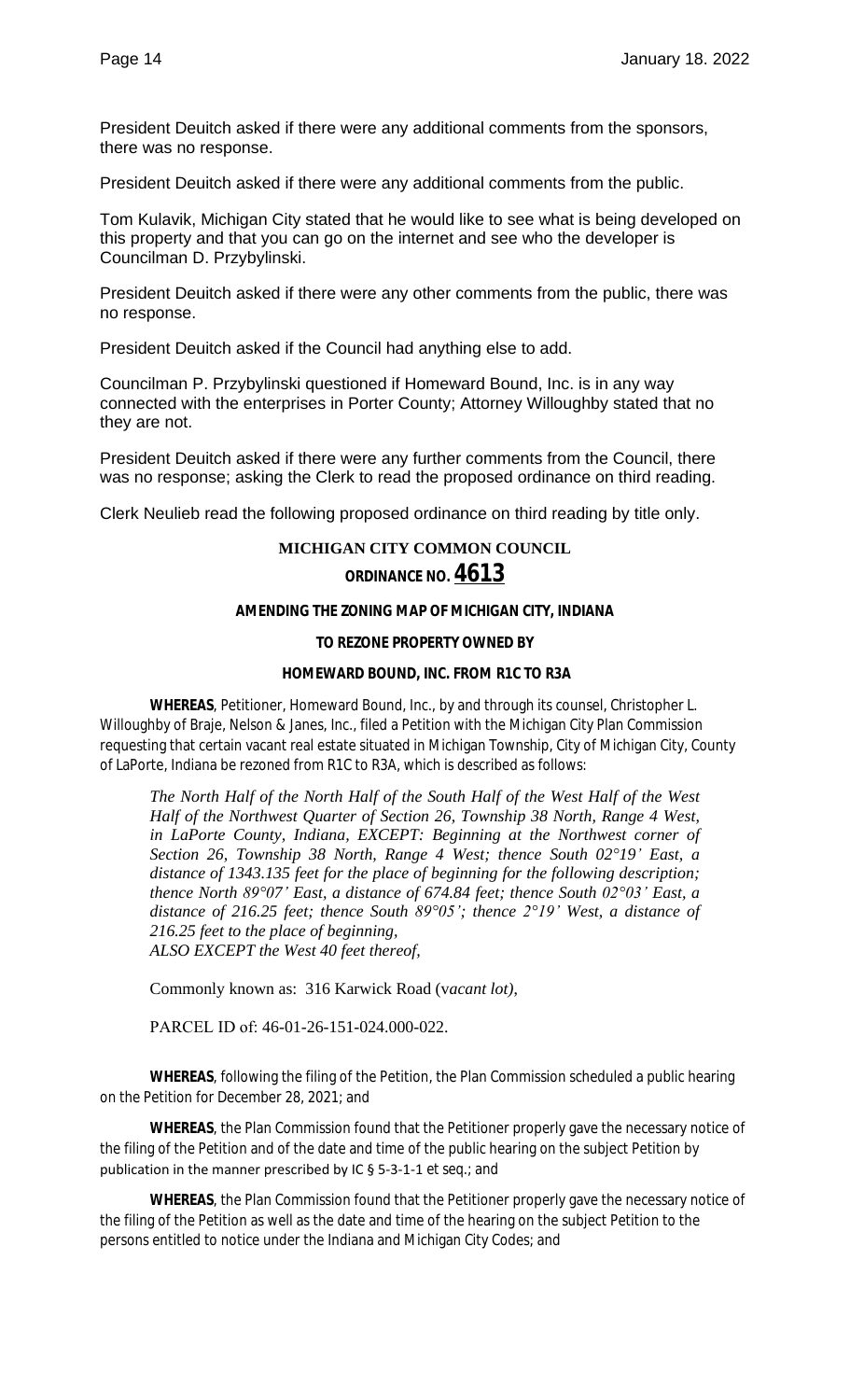**WHEREAS**, the Plan Commission conducted the public hearing on the Petition December 28, 2021, and following said hearing determined that the above-described real estate should be rezoned from R1C to R3A all as permitted by the Joint Zoning Ordinance and Indiana law, and certified its findings and determinations, including those required by IC § 36-7-4-603, with a favorable recommendation for passage of this Ordinance; and

**WHEREAS**, the City Council has caused the necessary notice of its intention to consider the proposed change in the zoning map as required by IC § 5-14-1.5-5; and

**WHEREAS**, the City Council has paid reasonable regard, consideration, and attention to the recommendation of the Plan Commission, to the documentation and other evidence presented to the City Council regarding the proposed zoning change, and to the legal requirements applicable to the City Council's decision, including, the requirements set forth in IC § 36-7-4-603; Article 30 of the Joint Zoning Ordinance; the City's Comprehensive Plan; the current conditions and the character of current structures and uses in each district; the most desirable uses for which the land in each district is adapted; the conservation of property values throughout the City; and responsible development and growth.

**NOW, THEREFORE, BE IT ORDAINED** by the City Council of Michigan City, Indiana, pursuant to applicable laws, including IC § 36-7-4-608 and Article 30 of the Joint Zoning Code, as follows:

- 1. The City Council finds, based on all the evidence before it, that:
	- A. The requested change in zoning for the property described above from R1C to R3A is compatible with the City's Comprehensive Plan, the current conditions and the character of current structures and uses in each district; the most desirable uses for which the land in each district is adapted; the conservation of property values throughout the City; and responsible development and growth; and
	- B. The requested change in zoning will provide for the most reasonable use for which the affected property is adapted, and the proposed land use will not have an adverse effect on surrounding land; and
	- C. The requested change in zoning will not be injurious or detrimental to the surrounding property values and will further the conservation of property values throughout the City; and
	- D. The requested change in zoning will promote orderly and responsible community growth and development and will not adversely affect the community; and
	- E. The topography, soil condition, and other physical features of the land involved are suitable for the proposed use and zoning change; and
	- F. The change in zoning is not "spot zoning" which will confer a special benefit on a relatively small tract without commensurate benefit to the community; and
	- G. The change in zoning will not disrupt or destroy any neighborhood plan.
- 2. The City Council finds it is in the best interests of the Michigan City, Indiana and its citizens to accept and approve the favorable recommendation of the Plan Commission that the requested change in the City's zoning map be approved by the City Council.
- 3. The zoning for the above-described real estate located in Michigan Township, City of Michigan City, County of LaPorte, State of Indiana, should be and is changed from R1C to R3A; the zoning map of Michigan City, Indiana shall be amended to reflect this change; and the amended zoning map shall be available in the office of the Plan Commission for review and copying by the public.

4. A certified copy of this Ordinance shall be recorded with the LaPorte County Recorder in order that the same may be placed of record with that Office and filed with the LaPorte County Assessor.

This Ordinance to be effective upon passage by the Council, approval by the Mayor, any necessary publication, and any necessary approval by the Indiana Department of Local Government Finance.

> **INTRODUCED BY: /s/** Angie Nelson Deuitch, President Michigan City Common Council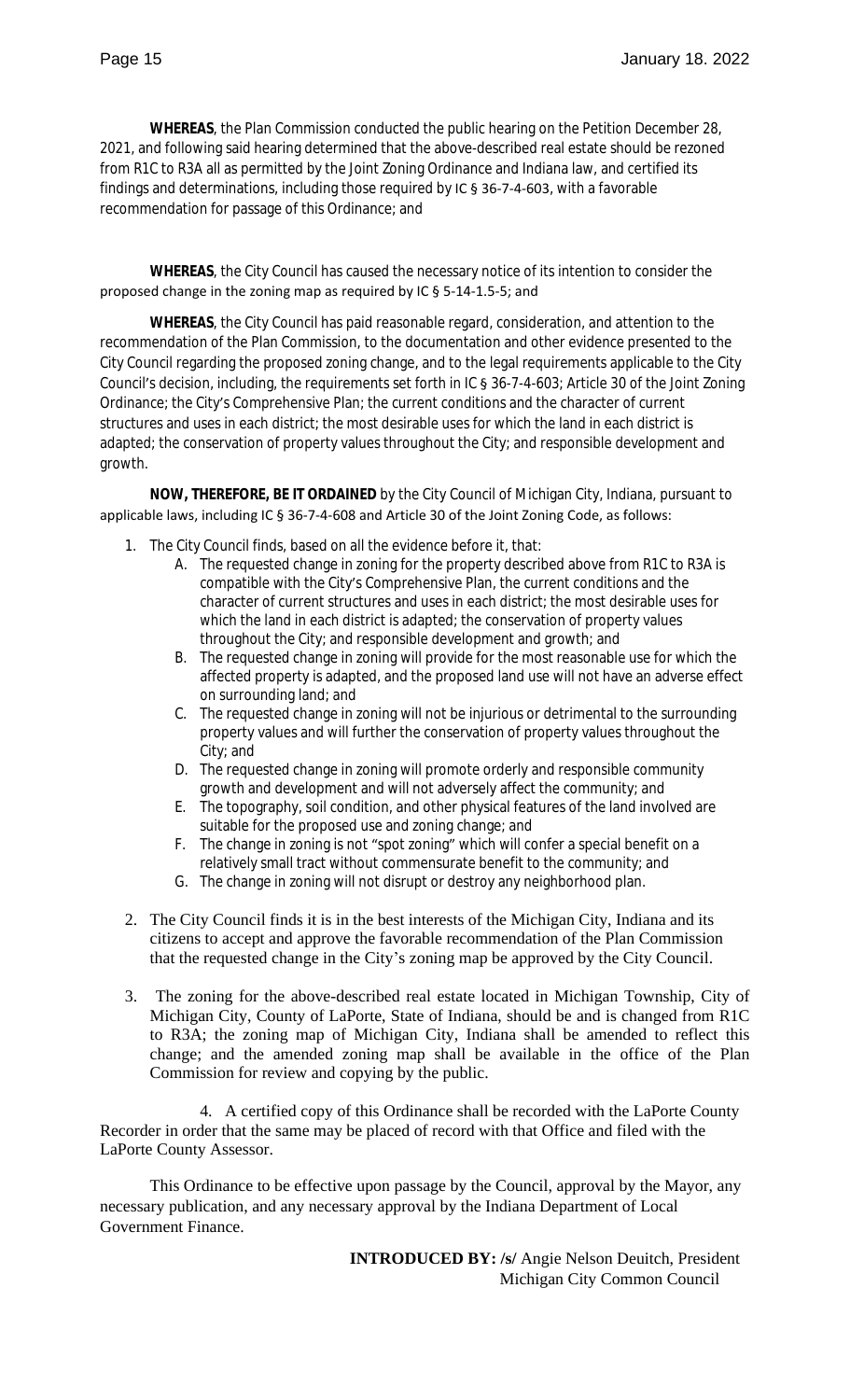/s/ Gene Simmons, Member Michigan City Common Council /s/ Dalia Zygas, Member Michigan City Common Council /s/ Bryant Dabney, Member Michigan City Common Council

President Deuitch asked if there were any comments from the sponsors, there was no response.

President Deuitch asked if the public had any additional questions or comments, there was no response.

President Deuitch asked if the Council had any comments, there was no response; asking for a motion.

Councilman Fitzpatrick made a motion to adopt the proposed ordinance, second by Councilman D. Przybylinski.

The proposed ordinance was adopted by the following vote: **AYES:** Council members Deuitch, D. Przybylinski, Simmons, Zygas, P. Przybylinski, Tillman, Dabney, Fitzpatrick and Mack (9). **NAYS:** None (0).

The Clerk read the following proposed ordinance on second reading by title only, **AN ORDINANCE ESTABLISHING SALARIES FOR THE POLICE DEPARTMENT OF THE CITY OF MICHIGAN CITY FOR THE CALENDAR YEAR 2022**

> **Introduced by:** Don Przybylinski Paul Przybylinski Bryant Dabney

President Deuitch asked if there were any comments from the sponsors.

Councilman D. Przybylinski advised that this evening he will be asking to have second and third reading and has nothing to add at this time; stating that we are setting the 2022 salaries for the MCPD and are still in the mists of negotiations with the FOP.

President Deuitch asked if there were any comments from the public, there was no response.

President Deuitch asked for a motion to move forward having second and third reading this evening.

Councilman P. Przybylinski made a motion to suspend the rules and have second and third reading this evening, second by Councilwoman Tillman and Councilman Dabney.

The rules were suspended to have second and third reading this evening by the following vote: **AYES:** Council members D. Przybylinski, Simmons, Zygas, P. Przybylinski, Tillman, Dabney, Fitzpatrick, Mack and Deuitch (9). **NAYS:** None (0).

President Deuitch stated that we are still on second reading asking if there were any additional comments from the council before we move forward, there was no response; requesting the Clerk to read the proposed ordinance on third reading by title only.

The Clerk read the following proposed ordinance on third reading by title only,

### **MICHIGAN CITY COMMON COUNCIL**

# **ORDINANCE NO. 4614**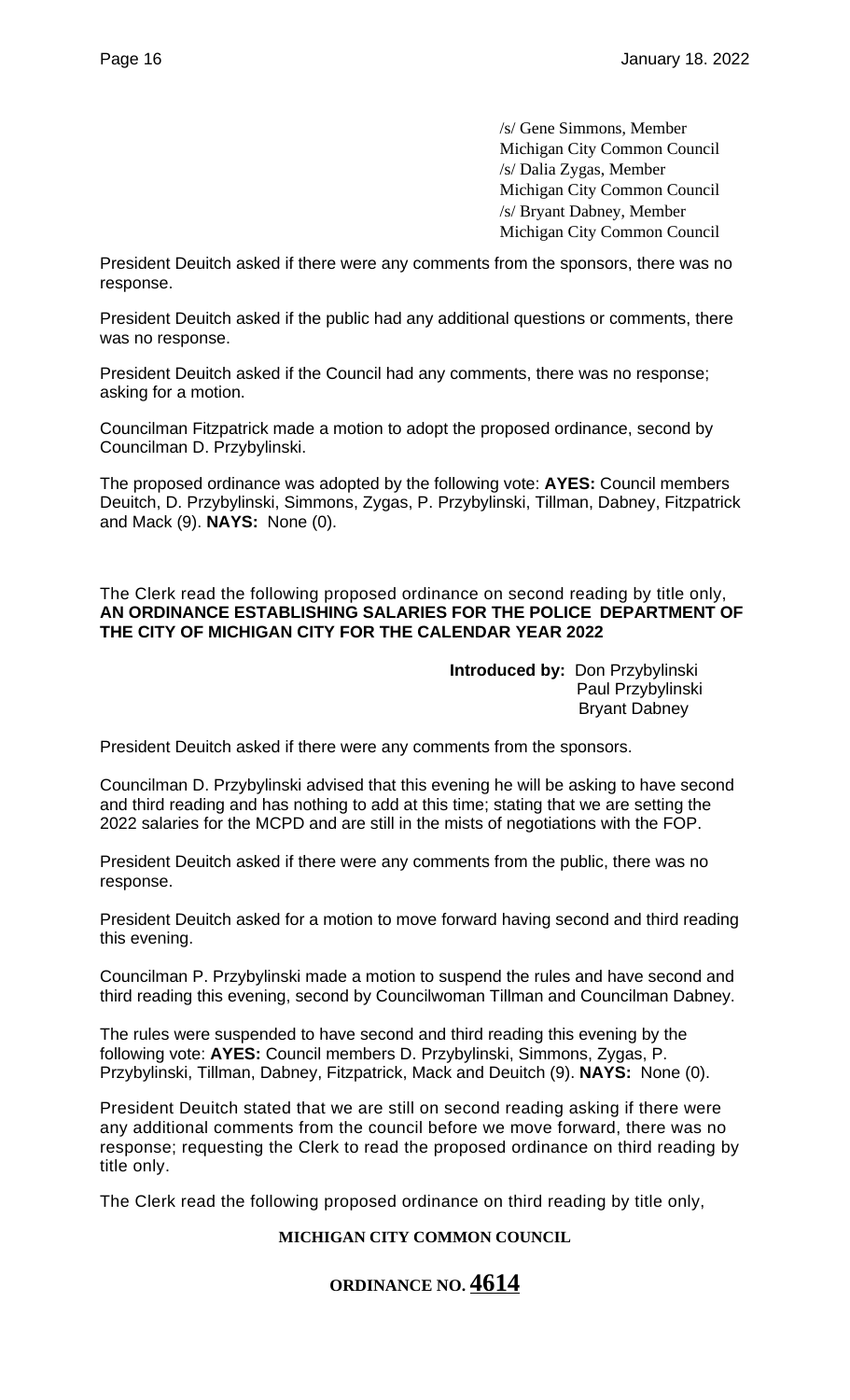#### **AN ORDINANCE ESTABLISHING SALARIES FOR THE POLICE DEPARTMENT OF THE CITY OF MICHIGAN CITY FOR THE CALENDAR YEAR 2022**

**WHEREAS**, the salaries for the Police Department must be set by ordinance, pursuant to IC 36-8-3-3; and

**WHEREAS,** the City of Michigan City, by and through the Common Council's Labor Relations Committee ("LRC"), have attempted to negotiate a new contract with the Indiana F.O.P Labor Council, Inc. ("FOP") and have engaged in numerous communications and meetings with the FOP since April 2021; and

**WHEREAS**, on December 22, 2021, the LRC and negotiating team of the FOP met and tentatively agreed to the terms of a new contract for 2022-2024, however, on December 27, 2021, the LRC was advised by the negotiating team of the FOP that they did not take the offer to the full FOP membership, rather, the negotiating team decided to reject the offer and ask the LRC to come back to the negotiating table; and

**WHEREAS**, until a new contract is negotiated, all the terms and conditions of the current contract continue, thus, the need currently exists for the City to set wages for the Michigan City Police Department for 2022 in the same amounts as were previously set in 2021.

**NOW, THEREFORE BE IT ORDAINED** by the Common Council of the City of Michigan City, Indiana, that:

Section 1. The salaries for the Police officers for the year 2022 shall be set as follows, subject to the terms and conditions of a labor agreement between the City of Michigan City and the Indiana F.O.P. Labor Council, Inc.:

|                                                    | Bi-Weekly  |
|----------------------------------------------------|------------|
| Probationary Patrolman                             | \$1,667.07 |
| Patrolman                                          | \$1,798.20 |
| 1 <sup>st</sup> Class Patrolman-(47 years service) | \$2,076.92 |
| Corporal                                           | \$1,906.08 |
| Sergeant                                           | \$2,020.47 |
| Lieutenant                                         | \$2,141.69 |
| Captain                                            | \$2,270.21 |
|                                                    |            |

Section 2. Set salaries are in effect for all payrolls issued in the calendar year governed by this Ordinance.

This Ordinance to be effective retroactive to January 1, 2022 upon passage by the Council, approval by the Mayor, any necessary publication, and any necessary approval by the Indiana Department of Local Government Finance.

> **INTRODUCED BY: /s/** Don Przybylinski, Member Michigan City Common Council /s/ Paul Przybylinski, Member Michigan City Common Council /s/ Bryant Dabney, Member Michigan City Common Council

President Deuitch asked if any of the sponsors had anything to add at this time, there was no response.

President Deuitch asked if there were any questions or comments from the public, there was no response.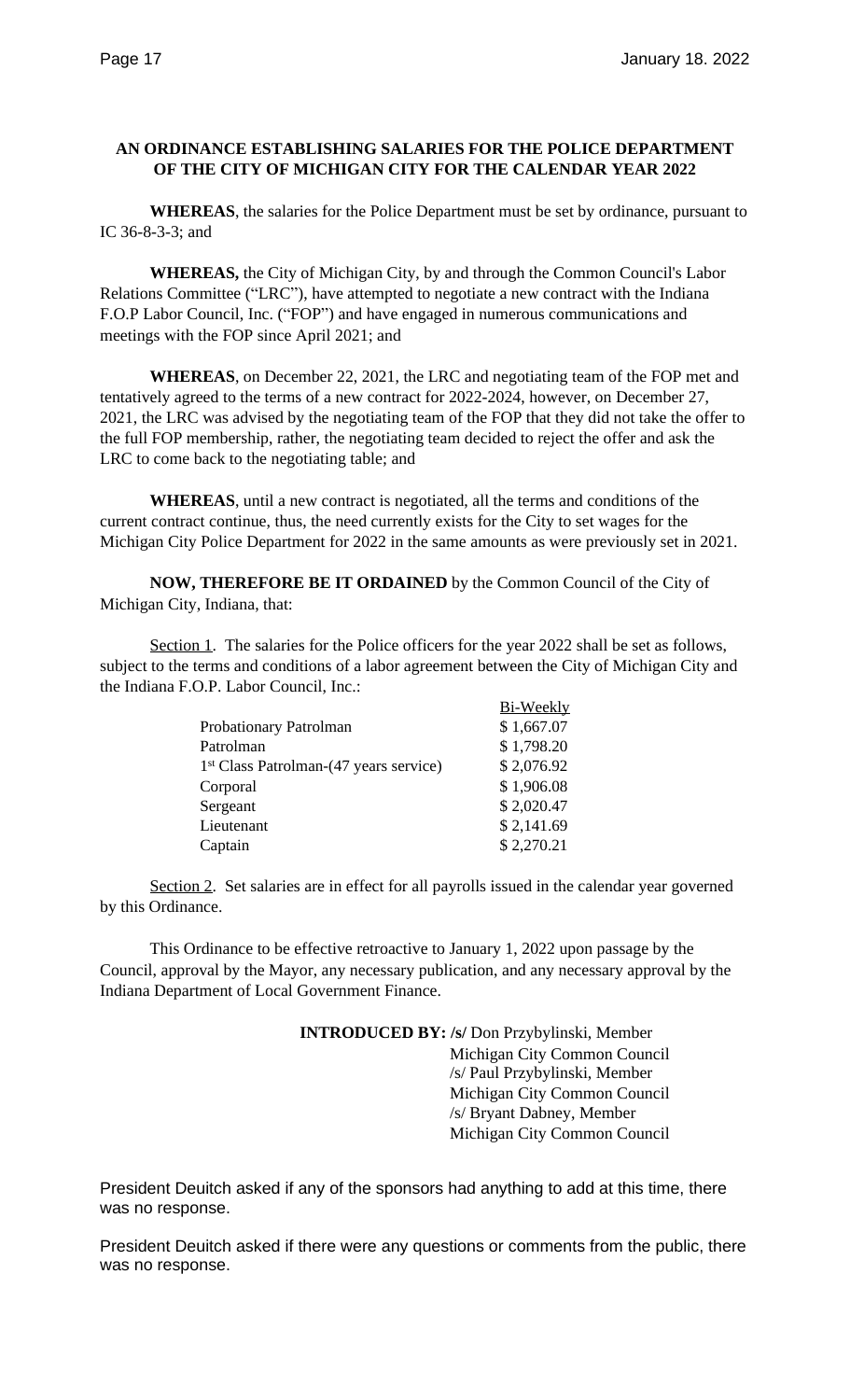President Deuitch asked if the Council had any comments.

Councilman D. Przybylinski made a motion to adopt the 2022 Michigan City Police Department salary ordinance, second by Councilman P. Przybylinski.

The 2022 MCPD Salary ordinance was adopted by the following vote: **AYES:** Council members Simmons, Zygas, P. Przybylinski, Tillman, Dabney, Fitzpatrick, Mack, Deuitch and D. Przybylinski (9). **NAYS:** None (0).

The Clerk read the following Ordinance on second reading by title only, **PROHIBITING THE USE OF MVH FUNDS FOR CONSTRUCTING OR CAPITAL REPAIRS OF STREETS WITHIN THE BOUNDARIES OF CITY TIF DISTRICT**

**Introduced by:** Paul Przybylinski

#### **(Note: This ordinance was "TABLED" at the January 4, 2022 Meeting on 2nd reading until the next Council meeting on January 18, 2022)**

Councilman P. Przybylinski commented on the meeting they had this last week regarding this ordinance and how the vote content went down at our last Council meeting on January 4, 2022; he asked to remove his sponsorship to this ordinance.

President Deuitch asked if there were any other council member willing to take on the sponsorship of this ordinance at this time, there was no response, removing the proposed ordinance from the agenda.

The Clerk read the following proposed ordinance on third reading by title only, **AMENDING MUNICIPAL CODE SECTION 2-457 COMMISSION ON THE SOCIAL STATUS OF AFRICAN AMERICAN MALES**

#### **Introduced by:** Tracie Tillman

President Deuitch asked if the sponsor had any comments at this time.

Councilwoman Tillman reiterated that this is an amendment regarding the members of the Social Status of African American Males, whether it should be LaPorte County or Michigan City residency; advising as it states now reads; therefore, be it ordained by the Common Council of the City of Michigan City, Indiana that the last two sentences of Section 2-457 be amended to in the Municipal Code to read as follows: All members shall continue to serve until their successor is appointed.

President Deuitch asked if there were any comments or questions from the public at this time.

The following people addressed the council regarding their thoughts and concerns regarding the amendment being proposed this evening Tommy Kulavik 1316 Ohio Street, Nila Williams 806 Fern Street, Kerry Hogan 1026 Chicago Street, Faye Moore 515 Grace Street, Marty Corley 218 Gladys Street, Rodney McCormick 617 Union Street, Albertine Allen 309 Euclid Avenue and Joan Ganschow 628 Pine Tree Drive.

President Deuitch asked if there were any other comments from the public, there was no response.

President Deuitch asked if there were any comments from the Council.

Councilwoman Tilman stated that she does support the amendment Section 2-457; advising that this amendment has been pending since July of 2021 and agrees that this matter should have been resolved before this evening and that her position of being liaison to the Social Status of African American Male Commission was voted upon by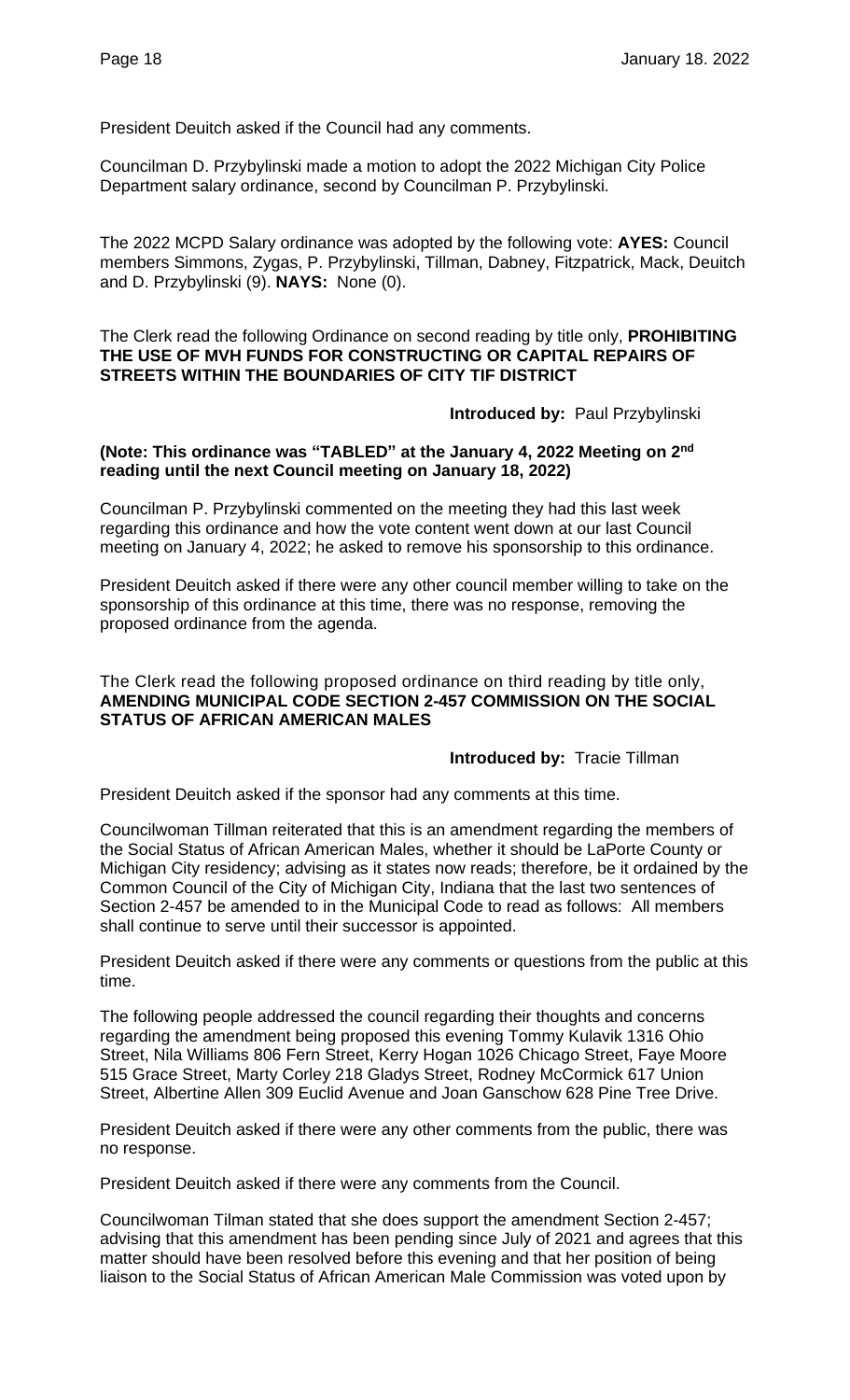the Council; stating several reasons why she supports this amendment and addressed comments made under public comments asking for the support of her colleagues.

Councilman Fitzpatrick questioned why being at third reading this evening that not person had any input regarding this amendment but what we received from Councilman Tillman; and also asked Mr. Hogan about the comment he made the anger of a few; questioning about this is only voting members that would have to be a City resident and that anyone could serve as a volunteer and work with the commission; and last if there has been any issue regarding a commission serving as a voting member that doesn't live within the city limits asking why this has been brought to the table now after all these years.

President Deuitch asked Councilwoman Tillman if there is discrepancy in the language of the proposed ordinance today; with Councilwoman Tillman stating yes that when she first proposed the amendment, the original ordinance indicated residents of LaPorte County, which should have read residents of Michigan City and it was just a change.

Councilman P. Przybylinski stated that he is in support of having commissioners be residents of Michigan City and that as it was stated before these participants can still be active in the Commission on sub committees.

Councilman Mack reiterated what he spoke about at the last meeting; that he suggested that the council should watch the last two meetings of the Social Status of African American Males where they are actually talking about this topic; stating that he feels this Council hasn't any real vested interest in overriding these dedicated long term members that have done a lot in our community serving as members; advising when the commission voted on this amendment at their last commission meeting the vote was 8 to 2 against changing it to Michigan City Residents and has let us know this isn't what they want, asking this council to think about their vote.

Councilman Dabney stated that he agrees with Councilman Mack and what he stated and that he is still trying to figure out where I made comments about somebody's education; advising that he agrees in the facts that were brought up this evening and that he disagrees with the proposed amendment in terms of overturning this.

Councilman Fitzpatrick questioned about this commission already has sub committees since they can't do all the work themselves and this committee is an extreme value and that the volunteers can't vote but they are an asset to this commission helping out with the work that needs to be done.

President Deuitch stated that she knows there was a letter of support that keeps being mention asking was in support of the committee in general or was it something in support of keeping it LaPorte County residents.

Councilwoman Tillman stated that it was submitted from the Executive Director of Social Status of African American Males by Mr. Garrett and that letter was submitted during the time of the original amendment that was vetoed by the Mayor and then passed.

President Deuitch asked then there wasn't a letter received from Mr. Garrett since then; with Councilwoman Tillman stating "yes".

President Deuitch questioned that at one time the commission was called, Social Status of African American Males of LaPorte County.

Councilwoman Tillman advised that in 2003 in their bylaws indicate residents of LaPorte County; stating in the amended ordinance that was passed she made all the amendments to read Michigan City and was brought to her attention to amend that ordinance to that was missed to read Michigan City Residents.

President Deuitch asked if there were any other comments from the Council, there was no response and entertained a motion.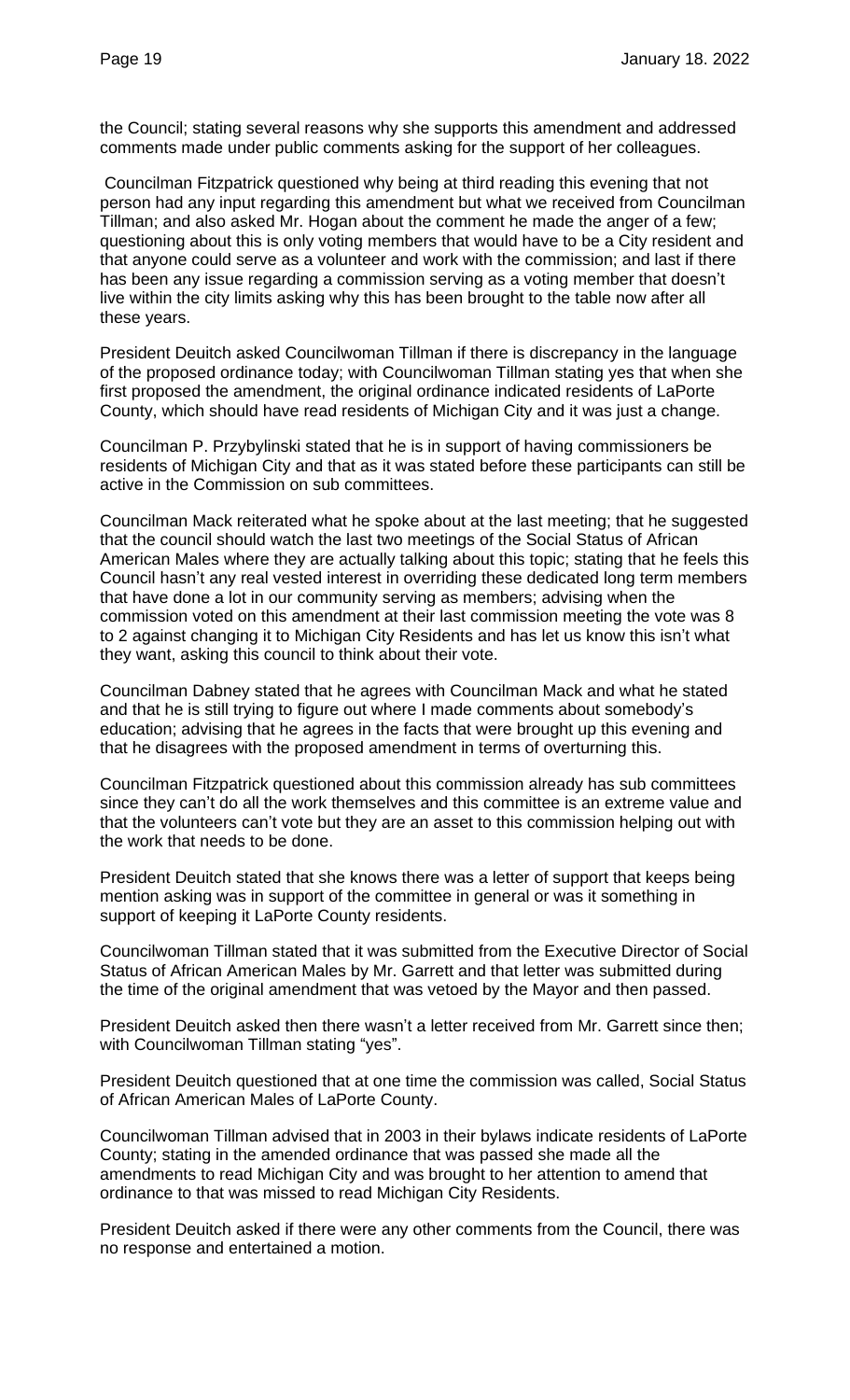Councilwoman Tillman made a motion to adopt the proposed ordinance, second by Councilman P. Przybylinski.

The proposed ordinance failed by the following vote: **AYES:** Council members P. Przybylinski, Tillman, Fitzpatrick, and Deuitch (4). **NAYS:** Council members Zygas, Dabney, Mack, D. Przybylinski, and Simmons (5).

#### **NEW BUSINESS**

President Deuitch stated that she made a few changes to the 2022 Council Committee assignments; asking if there is no objection, they will go through each of the following 2022 voting positions on the 2022 Committee Assignment list; there was no response.

President Deuitch advised that once this is completed the Committee Assignments will be sent out; stating if these positions are not filled tonight, she will make some phone calls.

President Deuitch opened nominations for the Animal Control Board; repeating three (3) times "are there any nominations"; Councilman D. Przybylinski nominated Councilman Mack; second by Councilwoman Tillman. President Deuitch asked if there were any other nominations; there was no response.

Councilman Mack was appointed to the Animal Control Board by the following vote: **AYES:** Council members P. Przybylinski, Tillman, Dabney, Fitzpatrick, Mack, Deuitch, D. Przybylinski, Simmons and Zygas, (9). **NAYS:** None (0).

President Deuitch congratulated Councilman Mack.

President Deuitch opened nominations for the Plan Commission Committee; repeating three (3) times "are there any nominations"; Councilman P. Przybylinski nominated Councilman Fitzpatrick; second by Councilwoman Tillman. Councilwoman Zygas nominated Councilman Dabney; second by Councilman Mack.

Councilman Fitzpatrick was appointed to the Plan Commission Committee by the following vote: **Councilman Fitzpatrick** - Council members Tillman, Fitzpatrick, Deuitch, D. Przybylinski, Simmons and P. Przybylinski (6) **Councilman Mack -** Dabney, Mack and Zygas (3).

President Deuitch congratulated Councilman Fitzpatrick.

President Deuitch opened nominations for the Public Art Committee; repeating three (3) times "are there any nominations"; Councilman Simmons nominated Councilman D. Przybylinski; second by Councilman P. Przybylinski. President Deuitch asked if there were any other nominations; there was no response.

Councilman D. Przybylinski was appointed to the Public Art Committee by the following vote: **AYES:** Council members Dabney, Fitzpatrick, Mack, Deuitch, D. Przybylinski, Simmons, Zygas, P. Przybylinski and Tillman (9). **NAYS:** None (0).

President Deuitch congratulated Councilman D. Przybylinski.

President Deuitch opened nominations for the Social Status of African American Males Commission; repeating three (3) times "are there any nominations"; Councilman D. Przybylinski nominated Councilwoman Tillman; second by Councilman P. Przybylinski. Councilwoman Zygas nominated Councilman Mack; second by Councilman Dabney.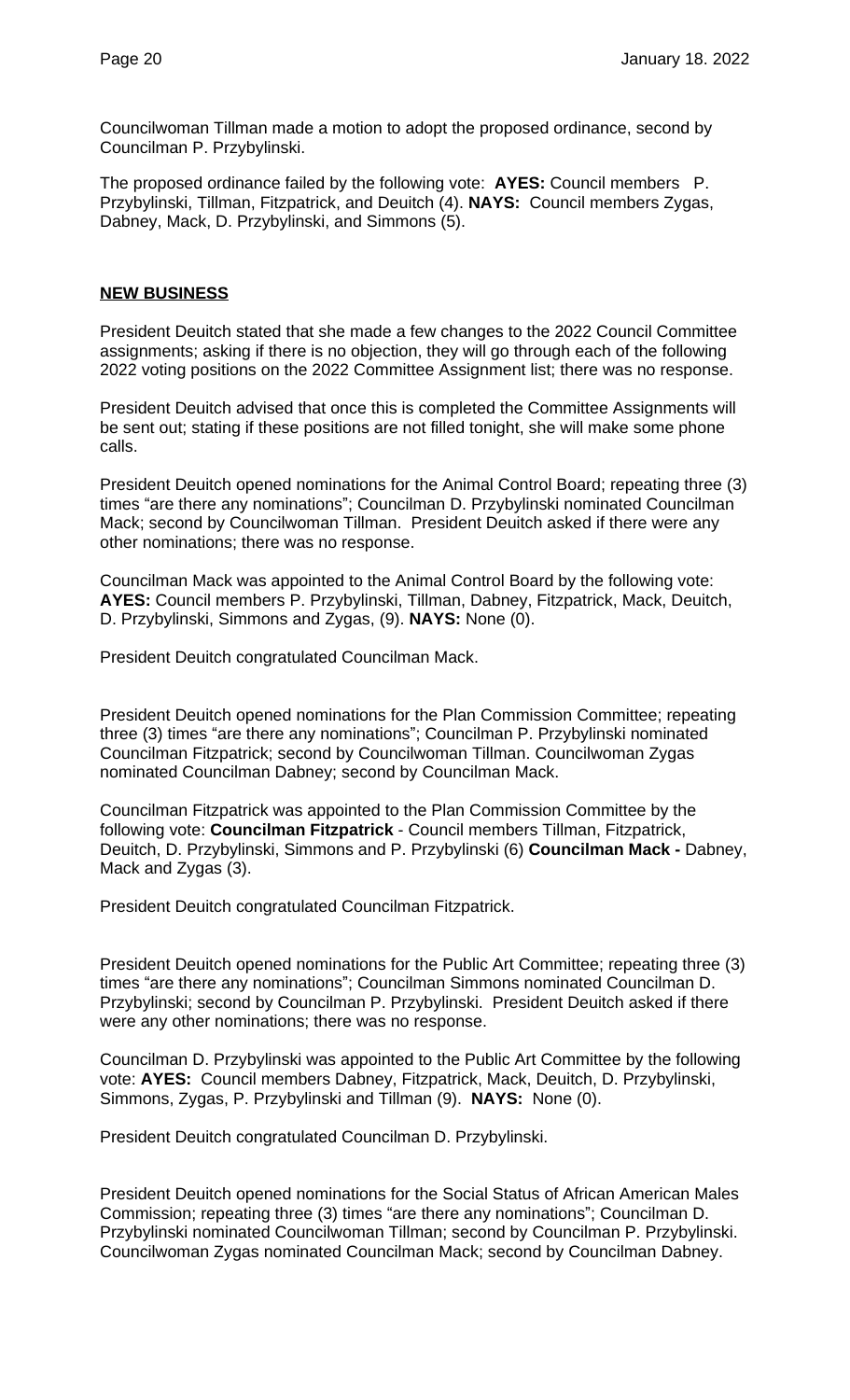Councilwoman Tillman was appointed to the Social Status of African American Males Commission by the following vote: **Councilwoman Tillman** - Council members Fitzpatrick, Deuitch, D. Przybylinski, Simmons P. Przybylinski and Tillman (6) **Councilman Mack –** Mack, Zygas and Dabney (3).

President Deuitch congratulated Councilwoman Tillman.

President Deuitch opened nominations for the Solid Waste Management Committee; repeating three (3) times "are there any nominations"; Councilman Simmons nominated Councilman D. Przybylinski; second by Councilwoman Tillman. President Deuitch asked if there were any other nominations; there was no response.

Councilman D. Przybylinski was appointed to the Solid Waste Management Committee by the following vote: **AYES:** Council members Mack, Deuitch, D. Przybylinski, Simmons, Zygas, P. Przybylinski, Tillman, Dabney and Fitzpatrick (9). **NAYS:** None  $(0).$ 

President Deuitch congratulated Councilman D. Przybylinski.

President Deuitch opened nominations for the Tree Board; repeating three (3) times "are there any nominations"; Councilman Dabney nominated Councilwoman Zygas; second by Councilman Mack. Councilwoman Tillman nominated Councilman P. Przybylinski; second by Councilman Fitzpatrick.

Councilman P. Przybylinski was appointed to the Tree Board by the following vote: **Councilwoman P. Przybylinski** - Council members Deuitch, D. Przybylinski, P. Przybylinski, Tillman and Fitzpatrick (5) **Councilwoman Zygas –** Simmons, Zygas, Dabney and Mack (4).

President Deuitch congratulated Councilman P. Przybylinski.

President Deuitch opened nominations for the Urban Enterprise Association; repeating three (3) times "are there any nominations"; Councilman P. Przybylinski nominated Councilwoman Tillman; second by Councilman Fitzpatrick. President Deuitch asked if there were any other nominations; there was no response.

Councilwoman Tillman was appointed to the Urban Enterprise Association by the following vote: **AYES:** Council members, D. Przybylinski, Simmons, Zygas, P. Przybylinski, Tillman, Dabney, Fitzpatrick, Mack and Deuitch (9). **NAYS:** None (0).

President Deuitch congratulated Councilwoman Tillman.

#### **UNFINISHED BUSINESS**

President Deuitch stated the Council has six (6) appointments to the Commission on the Social Status of African American Males reading the following incumbents: Ms. Albertine Allen – Minority Health Partners of the County, Pastor Jacarra Williams. - Ministerial Assoc.; Dr. Wendall McCollum- MCAS; Mr. Willie Milsap - Swanson Center (letter was received on his behalf); Ms. LaTonya Troutman – NAACP; Pastor Dennis Carroll - Human Rights Commission (letter was received on his behalf). **Note-all 6 terms expire 02/15/2022**

President Deuitch asked if there were any additional letters received; Clerk Neulieb stated no we have not received any other letters.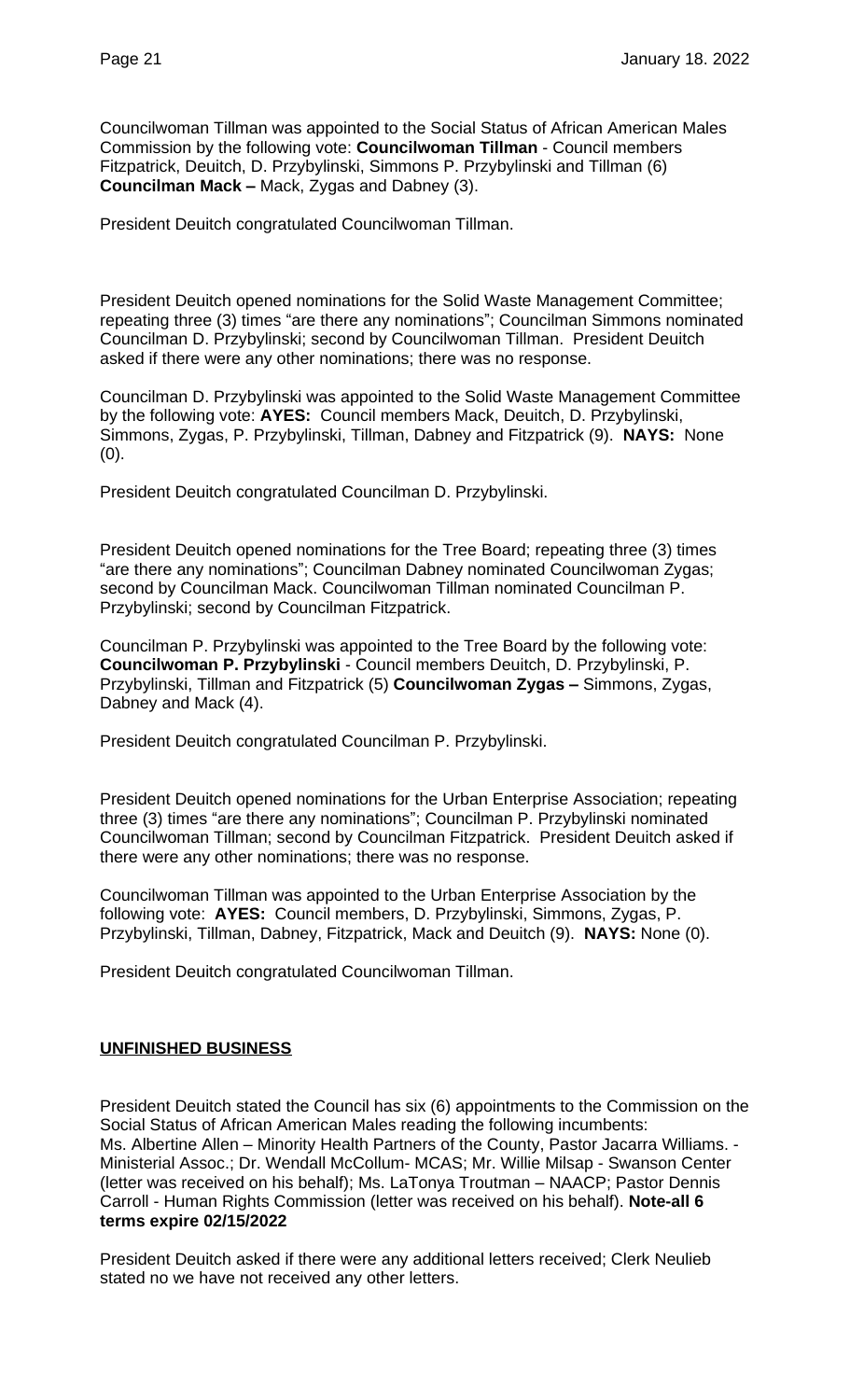Discussion ensued between Councilman P. Przybylinski and President Deuitch regarding how many Council appointments there are for the Commission on the Social Status of African American Males. President Deuitch stated there are seven (7) appointments including a Michigan City resident.

President Deuitch opened nominations for Willie Milsap- Swanson Center and Pastor Dennis Carroll- Human Rights Commission; advising that letters are needed from the other incumbent's if they would like to stay on the Commission.

P. Przybylinski made a motion to nominate Willie Milsap- Swanson Center and Pastor Dennis Carroll -Human Rights Commission; second by Councilwoman Tillman.

President Deuitch asked if there was any objection to having the vote this evening; there was no response.

Mr. Willie Milsap – Swanson Center and Pastor Dennis Carroll- Human Rights Commission were appointed to the Commission on the Social Status of African American Males by the following vote: **AYES:** Council members Simmons, Zygas, P. Przybylinski, Tillman, Dabney, Fitzpatrick, Mack, Deuitch and D. Przybylinski (9). **NAYS:** None (0).

President Deuitch stated the Council has one (1) appointment appointing a member on the Commission on the Social Status of African American Males (term expires 02/15/2022; Incumbent: Rodney McCormick- Michigan City resident.

Clerk Neulieb advised an application was received from Mr. Rodney McCormick; advising no other forms were received.

President Deuitch asked if there was any objection to having the vote this evening; there was no response.

Councilman P. Przybylinski made a motion to appoint Mr. Rodney McCormick as a member to the Commission on Social Status of African American Males- Michigan City resident; second by Councilwoman Tillman.

Mr. Rodney McCormick was appointed as the Michigan City resident to the Commission on the Social Status of African American Males by the following vote: **AYES:** Council members Zygas, P. Przybylinski, Tillman, Fitzpatrick, Mack, Deuitch, D. Przybylinski and Simmons (8). **NAYS:** Dabney (1).

#### **COMMENTS FROM THE PUBLIC**

President Deuitch asked if there is anyone from the public who wished to speak; limiting everyone to three (3) minutes; asking them to state their name and address for the record.

Faye Moore thanked the Council for the hard work and the positive changes they have made; stating the Social Status Commission of African American Males needs to stay the same as far as the members being LaPorte County residents; advising the Social Status member representing the NAACP has relocated out of the City and Marty Corley (Eastport Neighborhood Association) has resigned.

President Deuitch stated the amended ordinance making the members on the Social Status of African American Males Commission Michigan City residents was voted down.

Rodney McCormick, 617 Union Street commented on the workshop that is set up for all Boards & Commissions; advising it is a great idea and it will help explain how the Boards & Commissions should be ran; hoping that everyone that chimed in tonight will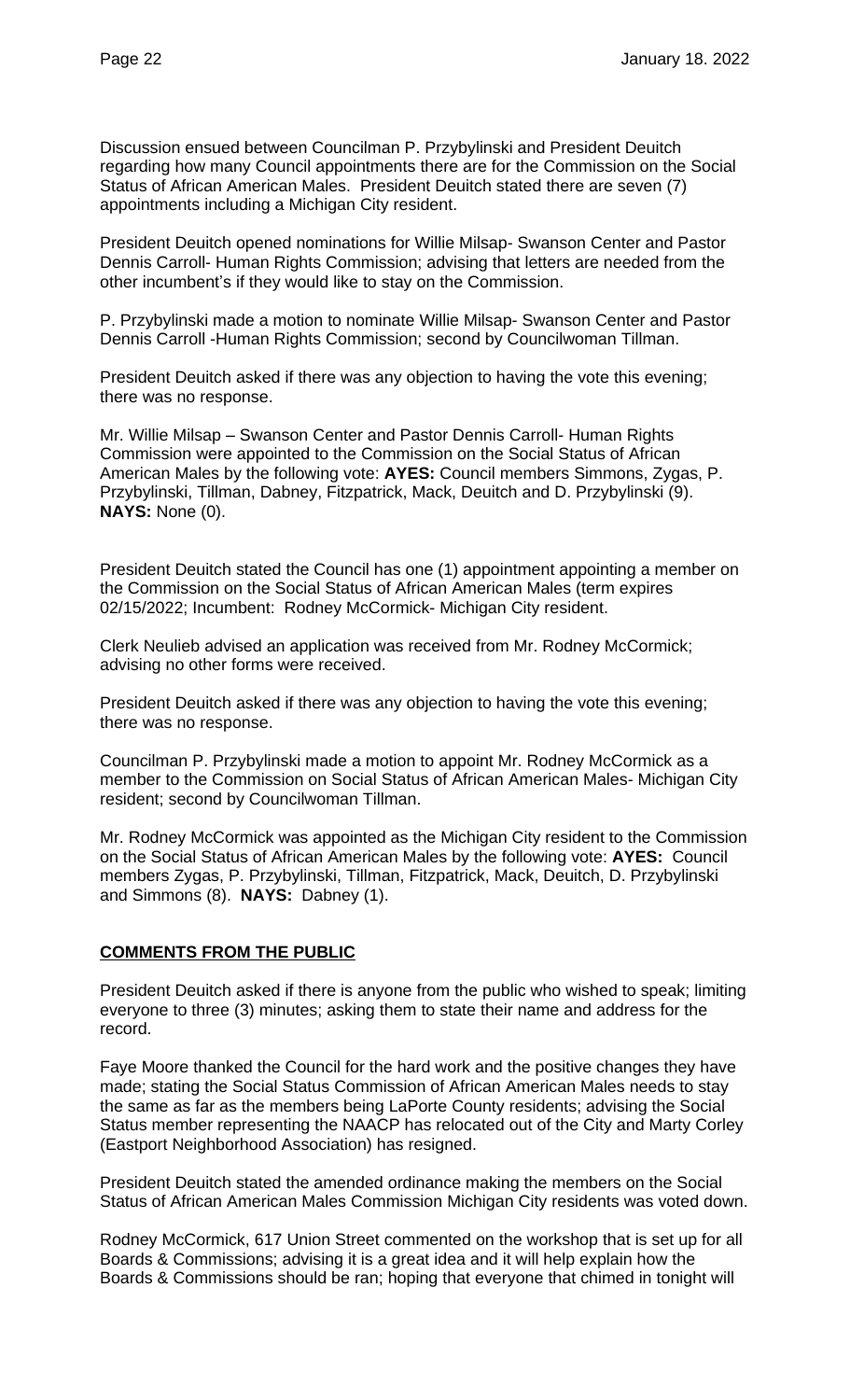participate in the workshop; stating it is crucial that the members learn the rules so that everyone can move forward.

Mr. McCormick thanked everyone for re-appointing him to the Commission on Social Status of African American Males; stating he will do his best as always.

Mr. McCormick further commenting on the Housing Authority liaison and Commissioners.

Marty Corley, member on the Commission of Social Status of African American Males, Eastport Neighborhood Association advised that he did not resign from the Commission, his term expired, and he did not renew it; stating he will continue to work on the sub-committee for the Commission.

President Deuitch asked if there were any further comments from the public; there was no response.

# **COMMENTS FROM THE MAYOR**

President Deuitch asked if the Mayor was on the call and if he had any comments; there was no response.

#### **COMMENTS FROM THE COUNCIL**

President Deuitch asked if there were any Council comments.

Councilman D. Przybylinski thanked Councilman Simmons for his nominations to the Public Art Committee and Solid Waste Management; stating that he enjoys both Committees very much.

Councilman D. Przybylinski commented on the workshop that was held with the Redevelopment Commission in regard to the MVH funds and the TIF districts.

Councilwoman Zygas remined everyone that Covid is alive and running; LaPorte County is at a record high this week; advising the government has released at home test kits and the URL to get the free kits is "special.usps.com/test" kits.

Councilman P. Przybylinski commented on I.C. codes regarding TIF monies, or any outside monies that cannot be used for paving; stating he asked the attorneys at the workshop if it is illegal to use TIF monies and no one answered the question; continuing to question how TIF monies can be used.

Councilman P. Przybylinski continued to comment on Martin Luther King and his nonviolent approach to getting something done.

President Deuitch asked if there were any further comments from the Council; there was no response.

President Deuitch stated there is going to be a "Zoom" Workshop on Wednesday, January 26, 2022 at 6:00 p.m. for Boards & Commissions; advising she will try and have a meeting once a quarter to further discuss Board & Commissions and they will be recorded.

President Deuitch asked if there were any Attorney's or firms or if the Council has anyone in mind to fill Attorney Meyers position; if so, asking that a letter of intent be sent to the Clerk's Office; stating an Executive Session will be set up to meet with the Attorney's that have submitted a letter; explaining one letter has been received.